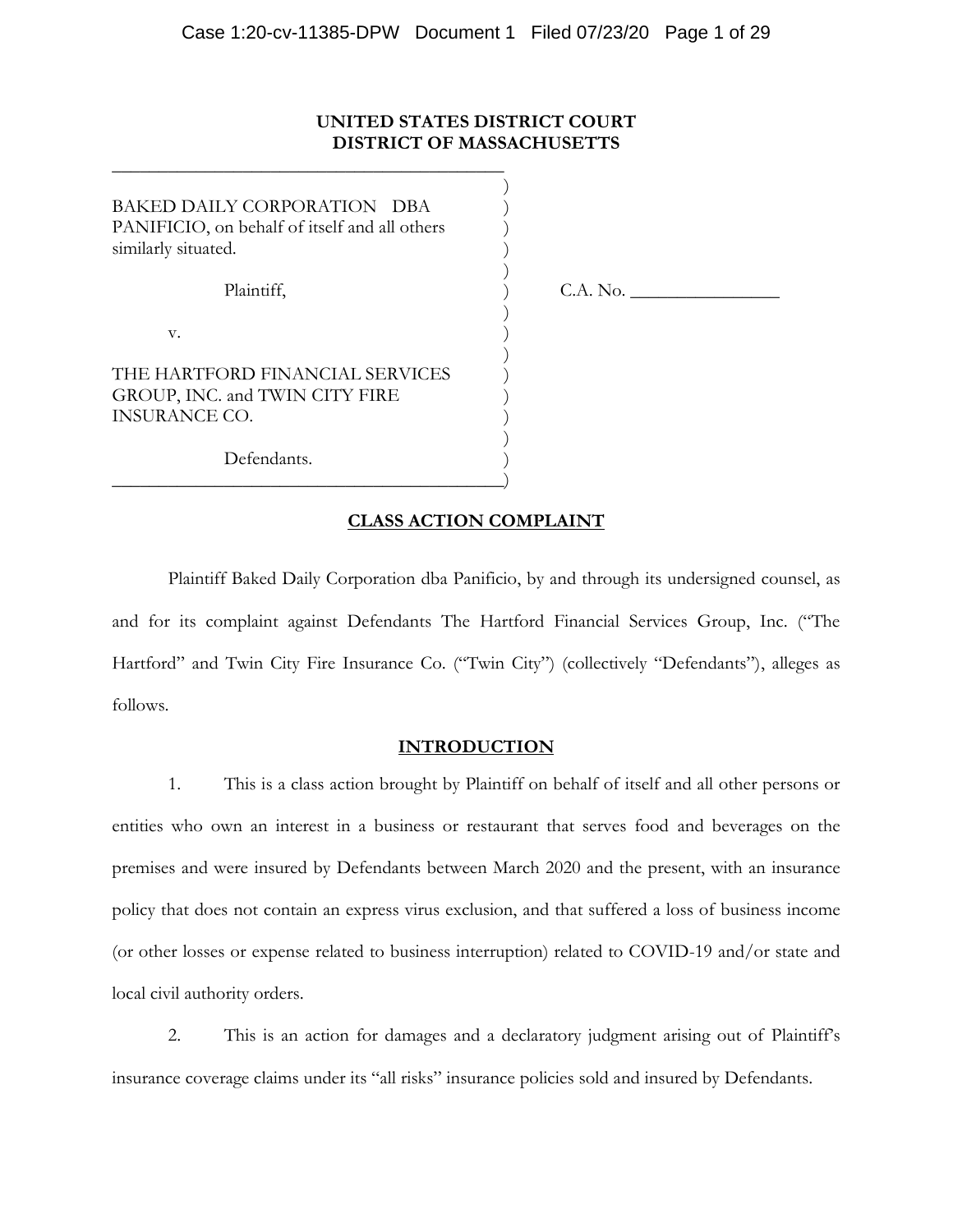## Case 1:20-cv-11385-DPW Document 1 Filed 07/23/20 Page 2 of 29

3. In order to protect its business and the income derived from its restaurant, Plaintiff purchased a property insurance policy from Defendants that included business interruption insurance coverage and civil authority coverage.

4. In March 2020, the COVID-19 pandemic spread throughout the United States and caused Plaintiff and all other restaurant businesses to close their doors as a result of the direct physical loss of or damage to the property caused by COVID-19 and the dangerous conditions relating to that damage, and as a result of various civil authority orders entered by state and local authorities. Plaintiff and all other restaurant businesses were forced to suspend their business operations due to their inability to use their property for their intended purposes due to COVID-19 and the civil authority orders entered by state and local authorities.

5. Plaintiff and members of the Classes (defined below) have business interruption insurance coverage and/or civil authority coverage under their policies with Defendants.

6. The Defendants' policy expressly provides coverage for loss of "Business Income" and "Extra Expense" and the consequences of actions by "Civil Authority." Because of this express coverage, Plaintiff and the Classes believed their policies, which they had paid significant premiums for, would protect their businesses from the unlikely event that a pandemic would render Plaintiff and the Classes unable to use their properties for their intended purpose or that state and local governments would issue orders to stop or substantially restrict their operations in connection with a pandemic or any other Covered Cause of Loss.

7. Contrary to the coverage provisions in their insurance policies with Defendants, Defendants have universally denied coverage to Plaintiff and members of the Classes and have refused to honor the contractual obligations Defendants had under the policies.

8. Defendants' denials were part of an intentional strategy by Defendants to deny all claims related to the civil authority orders entered by state and local governments and COVID-19.

2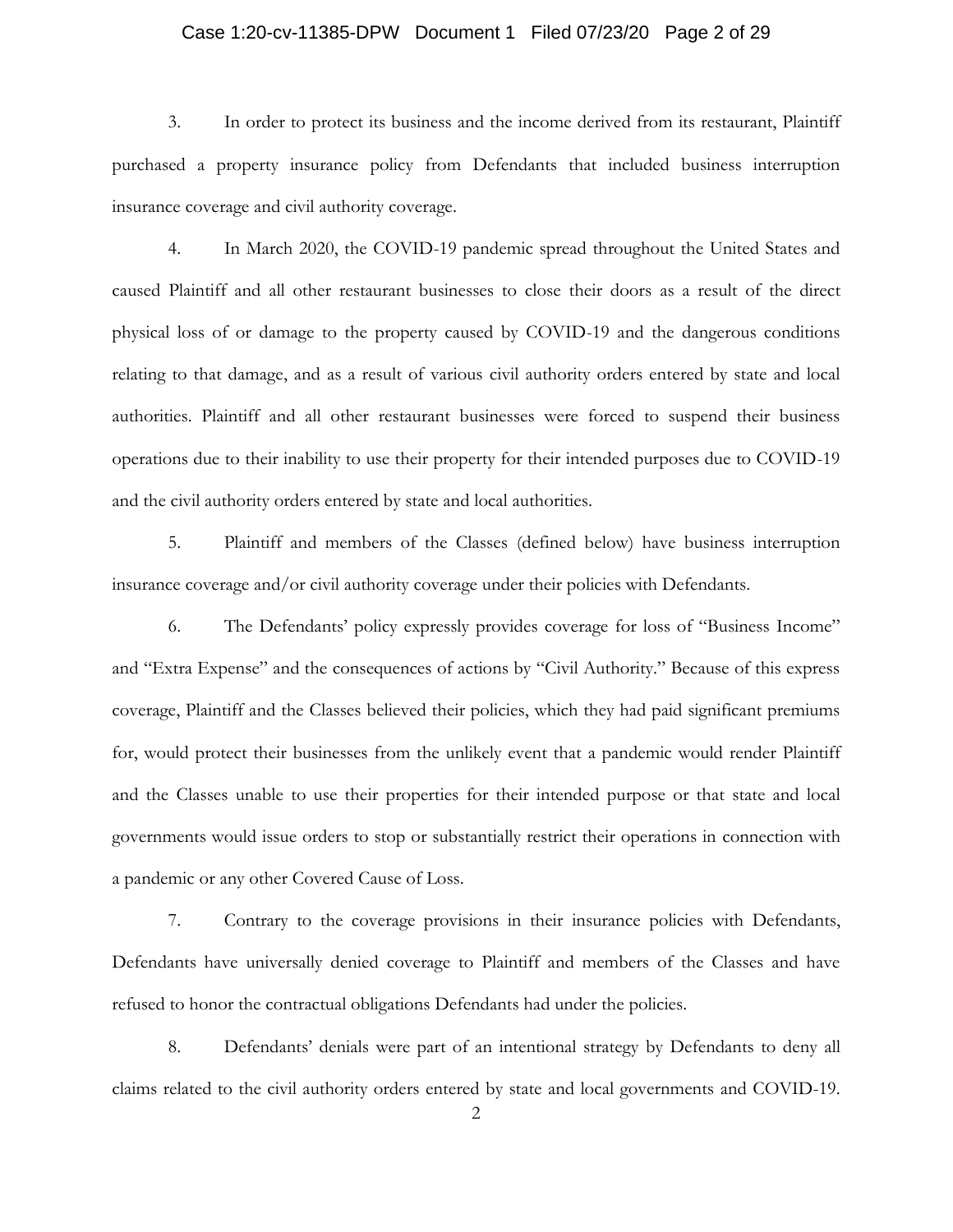## Case 1:20-cv-11385-DPW Document 1 Filed 07/23/20 Page 3 of 29

Defendants' denial of coverage was disconnected from the facts of the claims, which Defendants purposely did not reasonably investigate, and/or the specific coverage provided by the policies.

9. Plaintiff and the members of the Classes were subject to the same conduct by Defendants.

10. Defendants' denial of coverage to Plaintiff and the Classes caused them substantial financial losses. As a result of Defendants' conduct, as alleged herein, Plaintiff and members of the Classes suffered substantial damages and, without appropriate declaratory relief, will continued to be harmed by Defendants' misconduct.

#### **THE PARTIES**

11. Plaintiff Baked Daily Corporation is a Massachusetts corporation with its principal place of business at 144 Charles Street in Boston, where it operates the Panificio Bistro and Bakery restaurant.

12. The Hartford Financial Services Group, Inc. is incorporated under the laws of Delaware with a principal place of business at One Hartford Plaza, Hartford, Connecticut. The Hartford has conducted business and issued insurance policies in the Commonwealth of Massachusetts.

13. Twin City Fire Insurance Company is an Indiana company with a principal place of business at 501 Pennsylvania Parkway, Indianapolis, Indiana. Twin City has conducted business and issued insurance policies in the Commonwealth of Massachusetts.

## **JURISDICTION AND VENUE**

14. This Court has jurisdiction over this action pursuant to 28 U.S.C. § 1332(d) because this is a class action that seeks certification of Classes of persons and entities; the Classes consist of more than one hundred proposed class members; the citizenship of at least one class member is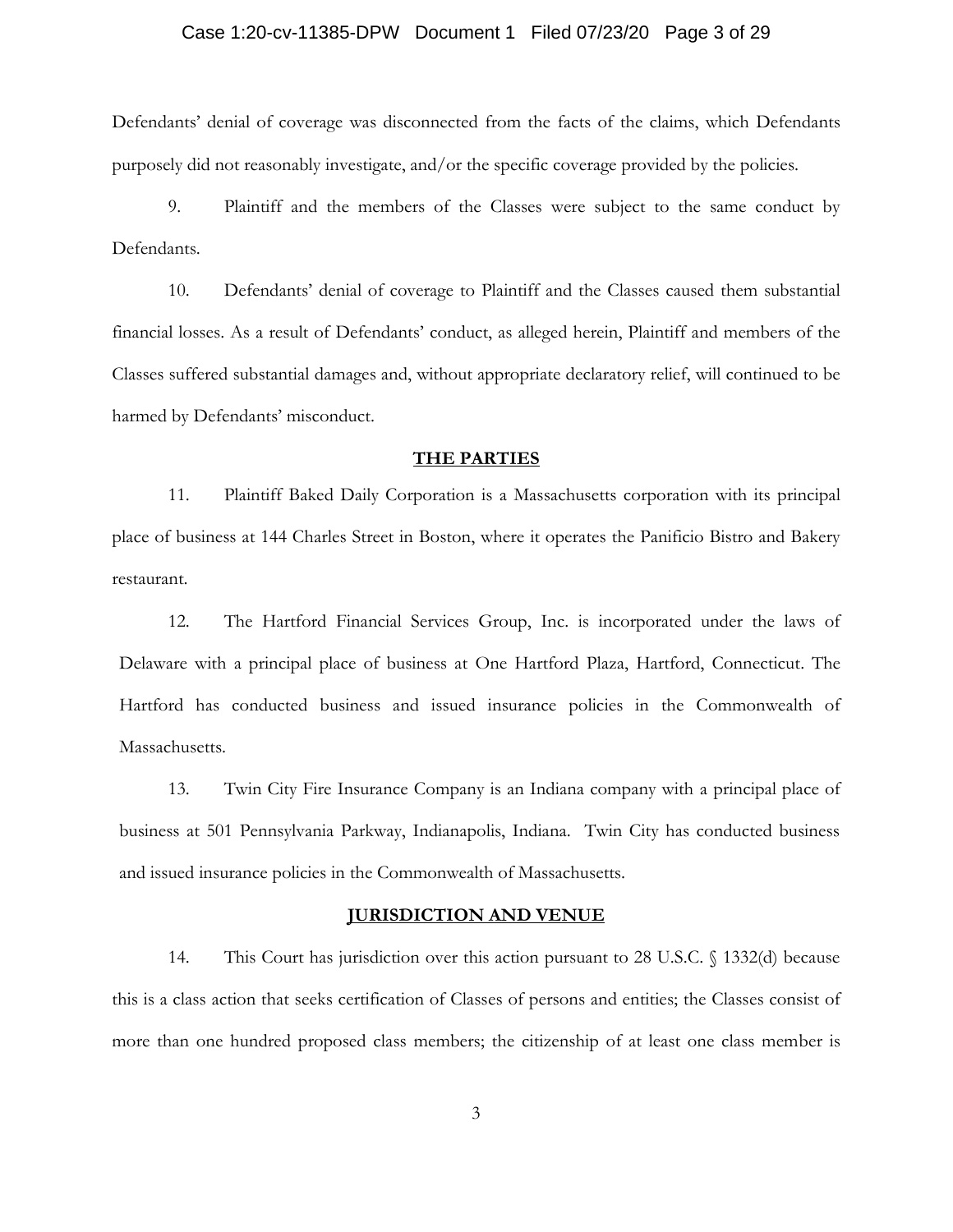## Case 1:20-cv-11385-DPW Document 1 Filed 07/23/20 Page 4 of 29

different from Defendants' citizenship; and the aggregate amount in controversy of the claims of Plaintiff and the Classes exceeds \$5,000,000, exclusive of interest and costs.

15. This Court has personal jurisdiction over Defendants because many of the actions giving rise to the claims at issue took place in this District and Defendants regularly conduct business in this District.

16. Venue is proper in this District under 28 U.S.C. § 1391, because Plaintiff's principal place of business is in this District and a substantial portion of the events and omissions giving rise to the claims and losses occurred within the District.

#### **FACTUAL BACKGROUND**

17. Plaintiff does business as and operates the Panificio Bistro and Bakery restaurant at 144 Charles Street in Boston, Massachusetts. Panificio is a bistro-styled restaurant located in Boston's Beacon Hill neighborhood that serves breakfast, lunch and dinner as well as weekend brunch. Panificio uses locally-sourced native ingredients and serves menu items ranging from soups and salads to pizza, paninis, salmon and chicken, along with a full beer and wine menu. Panificio has been as a neighborhood restaurant for its customers since 1996.

18. To protect its business in the event of property loss and business interruption, Plaintiff purchased a commercial property insurance policy from Defendants. Exhibit 1hereto.

19. The Plaintiff's policy with Defendants insures against all risks of loss of or physical damage to property and ensuing business interruption and extra expense, unless specifically excluded or limited in the policy.

20. Plaintiff has suffered direct physical loss of or physical damage to its property, loss of income, and extra expenses, caused by COVID-19 and by the Civil Authority Orders issued in Massachusetts. Likewise, property within the area of Plaintiff's insured location has suffered direct physical loss of or physical damage to property caused by COVID-19.

4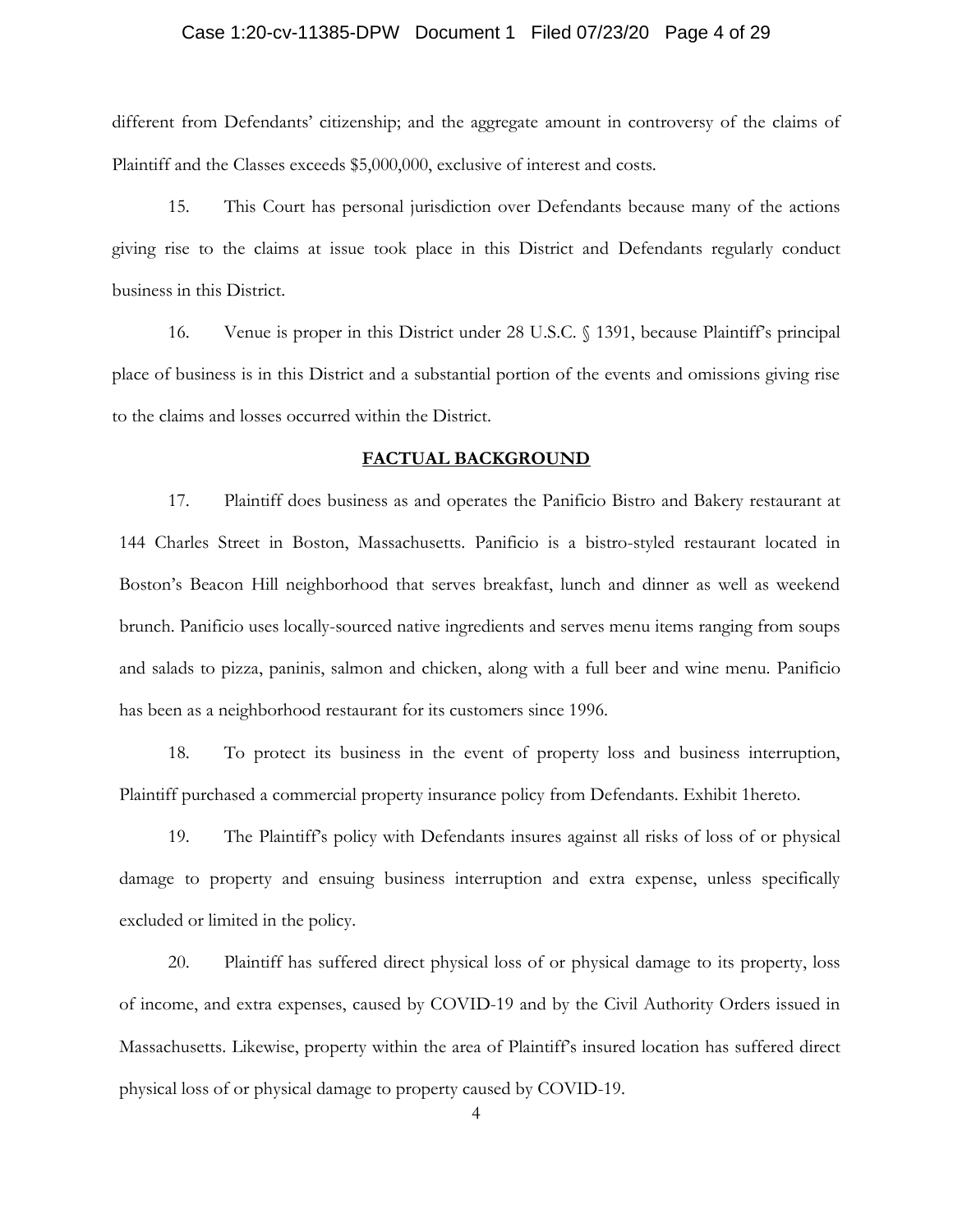## **The Spread of COVID-19**

21. During the term of the policies, the novel coronavirus, SARS-CoV-2, commonly referred to as COVID-19, swept the entire globe. In or around November or December 2019, the first cases of the virus spreading to humans were discovered. On February 1, 2020, the City of Boston announced its first confirmed case of COVID-19.<sup>1</sup>

22. One of the first "super-spreading events" of COVID-19 in the United States originated in Boston during a medical conference during the last week of February, 2020, that was sponsored by Biogen at the Marriott Long Wharf hotel. The Biogen conference has been linked to at least 100 confirmed cases of COVID-19.<sup>2</sup>

23. As of this filing, over 135,000 Americans have died from COVID-19, according to the Center for Disease Control and Prevention (CDC).<sup>3</sup> According to the CDC, as of July 14, 2020, Massachusetts has over 110,000 reported COVID-19 cases and over 8,000 deaths.<sup>4</sup>

24. The scientific community has stated that COVID-19 can be transmitted in several different ways. In a "Situation Report" released by the World Health Organization ("WHO") in April 2020, it reported that **the virus can be transmitted**, among other ways, "through respiratory

<sup>1</sup> <https://www.boston.gov/departments/public-health-commission/coronavirus-timeline> (last visited June 8, 2020).

<sup>2</sup> <https://www.nytimes.com/2020/04/12/us/coronavirus-biogen-boston-superspreader.html> (last visited July 7, 2020); [https://www.bostonherald.com/2020/05/02/biogen-conference-in-boston-recognized-by-top-cdc](https://www.bostonherald.com/2020/05/02/biogen-conference-in-boston-recognized-by-top-cdc-official-as-major-coronavirus-event/)[official-as-major-coronavirus-event/](https://www.bostonherald.com/2020/05/02/biogen-conference-in-boston-recognized-by-top-cdc-official-as-major-coronavirus-event/) (last visited July 7, 2020).

<sup>3</sup> <https://www.cdc.gov/coronavirus/2019-ncov/cases-updates/cases-in-us.html> (last visited July 15, 2020).

<sup>4</sup> <https://www.cdc.gov/coronavirus/2019-ncov/cases-updates/cases-in-us.html> (last visited July 15, 2020).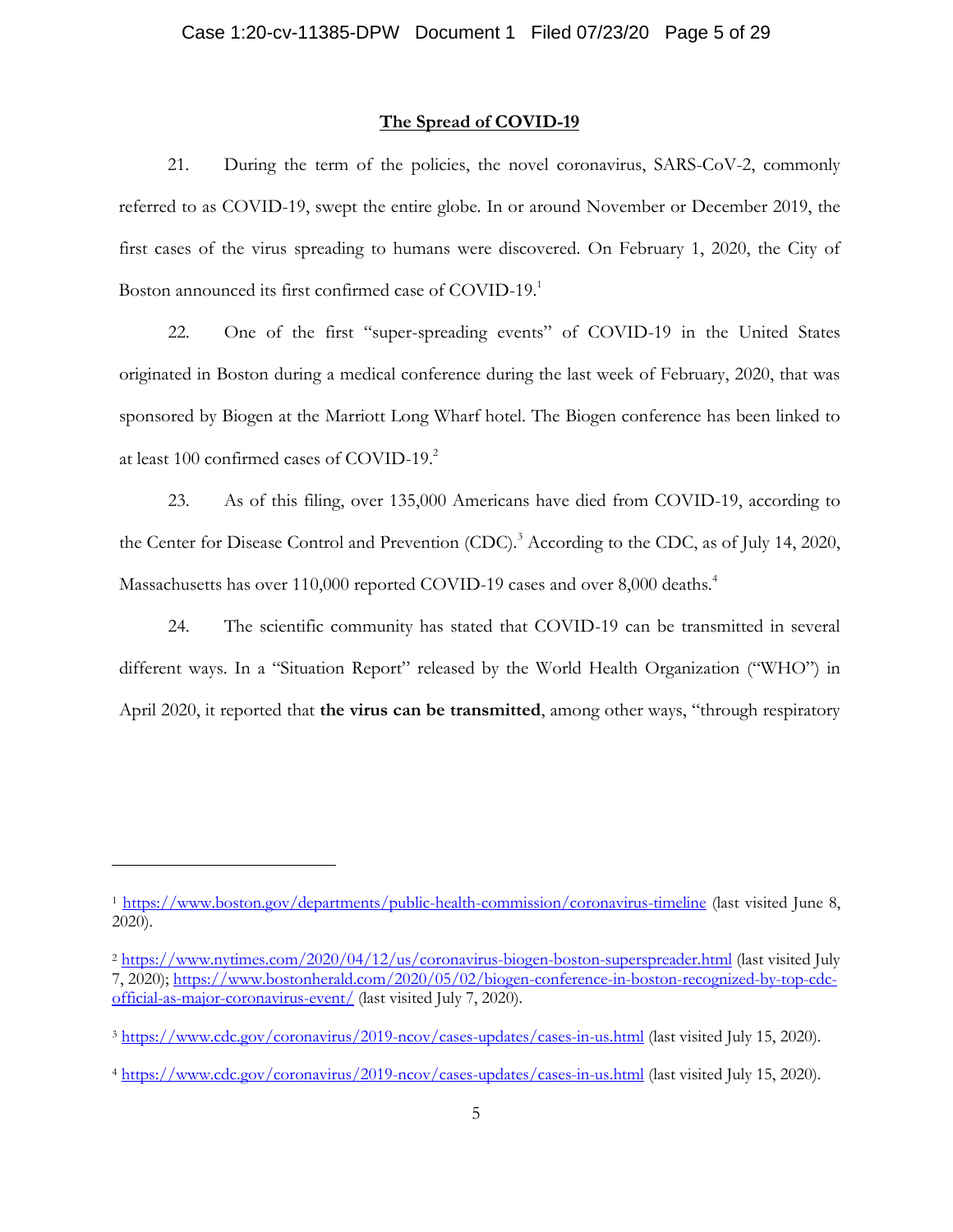#### Case 1:20-cv-11385-DPW Document 1 Filed 07/23/20 Page 6 of 29

droplets, by direct contact with infected persons, or **by contact with contaminated objects and surfaces**."<sup>5</sup>

25. The WHO has stated the following in explaining how the virus spreads: "The disease spreads primarily from person to person through small droplets from the nose or mouth, which are expelled when a person with COVID-19 coughs, sneezes, or speaks. These droplets are relatively heavy, do not travel far and quickly sink to the ground. People can catch COVID-19 if they breathe in these droplets from a person infected with the virus. This is why it is important to stay at least 1 meter) away from others. **These droplets can land on objects and surfaces around the person such as tables, doorknobs and handrails. People can become infected by touching these objects or surfaces, then touching their eyes, nose or mouth.** This is why it is important to wash your hands regularly with soap and water or clean with alcohol-based hand rub."<sup>6</sup>

26. The time between exposure to the virus and the showing of symptoms is generally between one and fourteen days, with five to six days being a common period of time for an individual to begin showing symptoms.<sup>7</sup>

27. According to a study in the New England Journal of Medicine ("NEJM"), **COVID-19 was detectable** in aerosols for up to three hours, up to four hours on copper, **up to twentyfour hours on cardboard, for three to six days on plastic and stainless steel, up to three days** 

<sup>5</sup> [https://www.who.int/docs/default-source/coronaviruse/situation-reports/20200402-sitrep-73-covid-](https://www.who.int/docs/default-source/coronaviruse/situation-reports/20200402-sitrep-73-covid-19.pdf?sfvrsn=5ae25bc7_2)[19.pdf?sfvrsn=5ae25bc7\\_2](https://www.who.int/docs/default-source/coronaviruse/situation-reports/20200402-sitrep-73-covid-19.pdf?sfvrsn=5ae25bc7_2) (last visited June 8, 2020) (emphasis added); *see also <https://www.health.harvard.edu/diseases-and-conditions/covid-19-basics>* (last visited June 8, 2020) ("**Coronavirus can also spread from contact with infected surfaces or objects. For example, a person can get COVID-19 by touching a surface or object that has the virus on it** and then touching their own mouth, nose, or possibly their eyes.") (emphasis added).

<sup>6</sup> [https://www.who.int/emergencies/diseases/novel-coronavirus-2019/question-and-answers-hub/q-a](https://www.who.int/emergencies/diseases/novel-coronavirus-2019/question-and-answers-hub/q-a-detail/q-a-coronaviruses)[detail/q-a-coronaviruses](https://www.who.int/emergencies/diseases/novel-coronavirus-2019/question-and-answers-hub/q-a-detail/q-a-coronaviruses) (last visited June 8, 2020) (emphasis added).

<sup>7</sup> *See, e.g.,* [https://www.who.int/emergencies/diseases/novel-coronavirus-2019/question-and-answers-hub/q](https://www.who.int/emergencies/diseases/novel-coronavirus-2019/question-and-answers-hub/q-a-detail/q-a-coronaviruses)[a-detail/q-a-coronaviruses](https://www.who.int/emergencies/diseases/novel-coronavirus-2019/question-and-answers-hub/q-a-detail/q-a-coronaviruses) (last visited June 8, 2020); [https://www.cdc.gov/coronavirus/2019](https://www.cdc.gov/coronavirus/2019-ncov/symptoms-testing/symptoms.html) [ncov/symptoms-testing/symptoms.html](https://www.cdc.gov/coronavirus/2019-ncov/symptoms-testing/symptoms.html) (last visited June 8, 2020).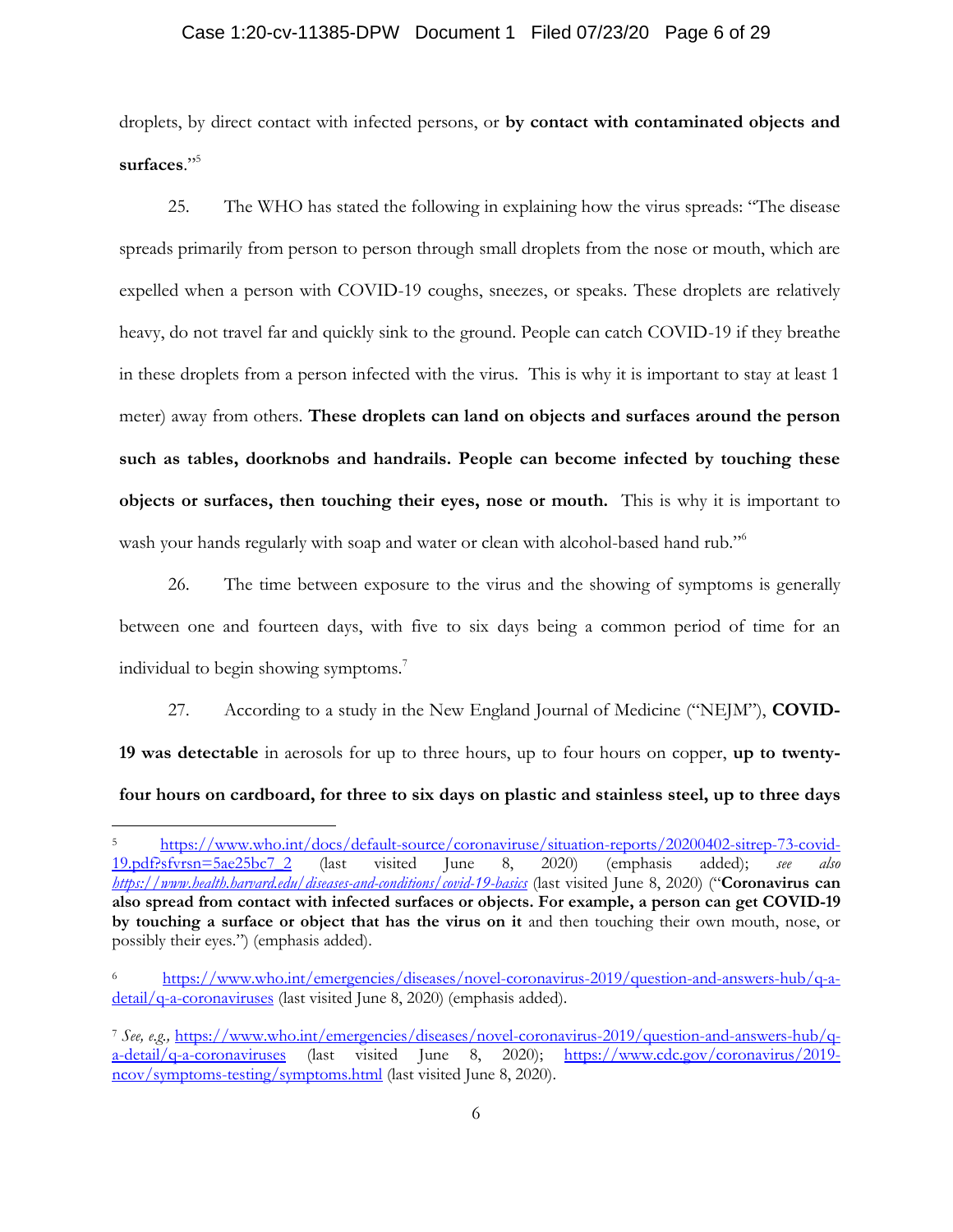## Case 1:20-cv-11385-DPW Document 1 Filed 07/23/20 Page 7 of 29

**for glass, and on wood and cloth for up to twenty-four hours.**<sup>8</sup> The NEJM study indicates that individuals can become infected with COVID-19 through indirect contact with surfaces or objects, including copper, plastic, cardboard, glass and stainless steel.

28. Other scientific studies have documented that other strains of human coronaviruses, such as SARS and MERS, can survive on surfaces such as metal, glass or plastic for up to nine days and other surfaces such as wood and silicon rubber for four to five days.<sup>9</sup>

29. Plaintiff and members of the Classes use many of these materials, including plastic, glass, cardboard, silicone rubber and stainless steel, in connection with their food preparation and service.

30. These studies and others confirm that a person's contact with such contaminated surfaces can lead to transmission of the COVID-19 virus.

31. Recent scientific commentary has stated that COVID-19 can be transmitted through the air via airborne microdroplets, and the "problem is especially acute in indoor or enclosed environments, particularly in indoor or enclosed environments, particularly those that are crowded and have inadequate ventilation . . . relative to the number of occupants and extended exposure periods". The scientific commentary describes how the COVID-19 virus can travel in microscopic droplets in the air that are then inhaled by others and thereby infect those individuals with the virus. These concerns of airborne transmission of COVID-19 are expressed in a recent commentary signed by over  $230$  scientists addressed to the WHO.<sup>10</sup> In response to this

<sup>8</sup> <https://www.nejm.org/doi/pdf/10.1056/NEJMc2004973> (last visited June 8, 2020) (emphasis added).

<sup>9</sup> <https://www.ncbi.nlm.nih.gov/pmc/articles/PMC7132493/pdf/main.pdf> (last visited June 8, 2020).

<sup>10</sup> A copy of the scientific commentary is available at <https://academic.oup.com/cid/article/doi/10.1093/cid/ciaa939/5867798> (last visited July 7, 2020).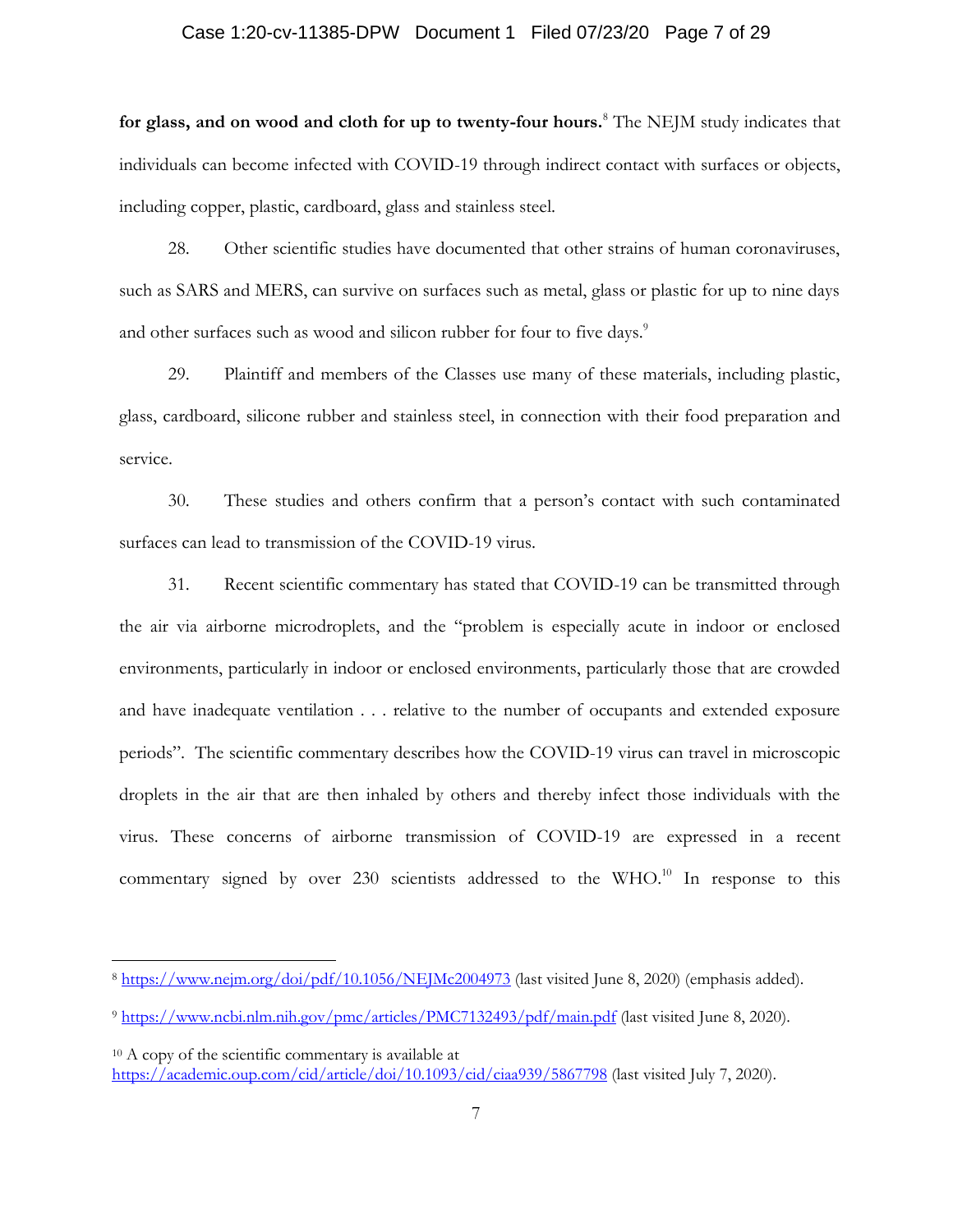## Case 1:20-cv-11385-DPW Document 1 Filed 07/23/20 Page 8 of 29

commentary, on July 7, 2020, the WHO recognized that there is "emerging evidence" that COVID-19 can be spread through airborne transmission. $^{11}$ 

32. News outlets have noted that the airborne transmission of COVID-19 across a room has been demonstrated in indoor environments including in restaurants.<sup>12</sup> As the New York Times recently reported, "the risk [of airborne transmission] is highest in crowded indoor spaces with poor ventilation, and may help explain super-spreading events reported in meatpacking plants, churches and restaurants."<sup>13</sup>

#### **Entry of Civil Authority Orders**

33. In efforts to slow the spread of COVID-19, state and local governments across the country, including in Massachusetts, imposed orders requiring residents to "socially distance" and remain at home unless they are performing "essential" activities, like going to a grocery store for food, picking up a prescription at a pharmacy, going to a medical appointment, or going outside for a walk or exercise.

34. On March 10, 2020, Governor Charlie Baker declared a state of emergency in the Commonwealth of Massachusetts relating to COVID-19.<sup>14</sup>

35. On March 15, 2020, Governor Baker issued an order providing that "Any restaurant, bar, or establishment that offers food or drink shall not permit on-premises consumption of food or drink; provided that such establishments may continue to offer food for take-out and by delivery

<sup>11</sup> [https://www.nbcnews.com/health/health-news/who-acknowledges-emerging-evidence-airborne-spread](https://www.nbcnews.com/health/health-news/who-acknowledges-emerging-evidence-airborne-spread-covid-19-n1233077)[covid-19-n1233077](https://www.nbcnews.com/health/health-news/who-acknowledges-emerging-evidence-airborne-spread-covid-19-n1233077) (last visited July 7, 2020).

<sup>12</sup> [https://www.npr.org/sections/goatsandsoda/2020/07/06/887919633/aerosols-droplets-fomites-what](https://www.npr.org/sections/goatsandsoda/2020/07/06/887919633/aerosols-droplets-fomites-what-we-know-about-transmission-of-covid-19)[we-know-about-transmission-of-covid-19](https://www.npr.org/sections/goatsandsoda/2020/07/06/887919633/aerosols-droplets-fomites-what-we-know-about-transmission-of-covid-19) (last visited July 7, 2020).

<sup>13</sup> <https://www.nytimes.com/2020/07/06/health/coronavirus-airborne-aerosols.html> (last visited July 7, 2020).

<sup>14</sup> [https://www.mass.gov/executive-orders/no-591-declaration-of-a-state-of-emergency-to-respond-to-covid-](https://www.mass.gov/executive-orders/no-591-declaration-of-a-state-of-emergency-to-respond-to-covid-19)[19](https://www.mass.gov/executive-orders/no-591-declaration-of-a-state-of-emergency-to-respond-to-covid-19) (last visited June 8, 2020).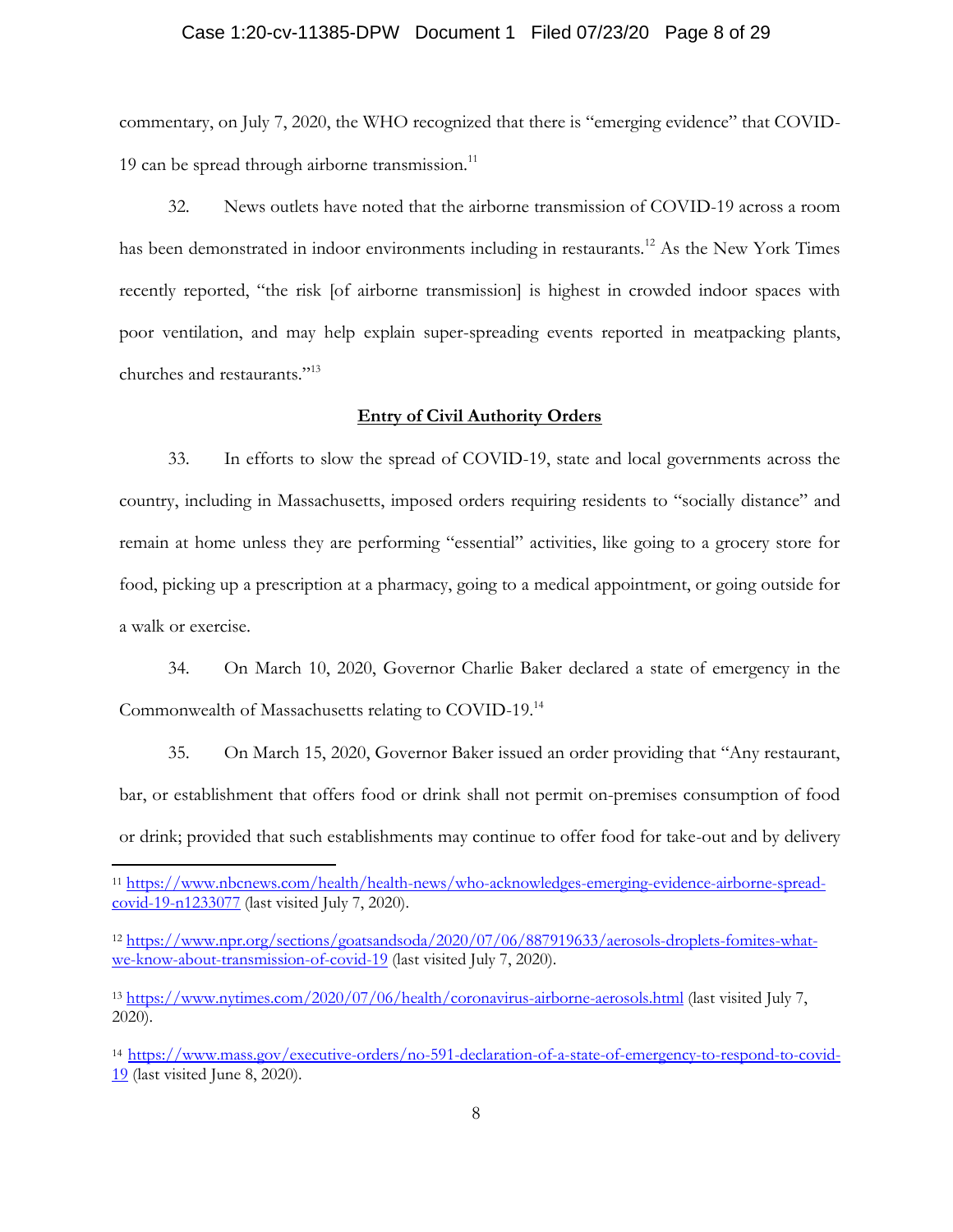## Case 1:20-cv-11385-DPW Document 1 Filed 07/23/20 Page 9 of 29

provided that they follow the social distancing protocol set forth in Department of Public Health guidance."<sup>15</sup> When this order was issued, COVID-19 cases had been confirmed in 10 of the 14 counties in Massachusetts, including in Suffolk County.

36. On March 15, 2020, the City of Boston issued a public health emergency relating to the COVID-19 pandemic.<sup>16</sup>

37. On March 23, 2020, Governor Baker issued another order limiting restaurants, bars and other retail establishments that sell food and beverage products to offer food and beverage for take-out and delivery only and expressly provided: "Restaurants, bars and other retail establishments that offer food and beverages to the public shall not permit on-premises consumption of food and beverage." The order further provided that gatherings of 10 or more people "are prohibited throughout the Commonwealth."<sup>17</sup> In his order, Governor Baker recognized that there had been confirmed cases of COVID-19 in virtually every county in Massachusetts.

38. On March 31, 2020, Governor Baker extended the restrictions in his March 23 order, including with respect to restaurant operations and prohibiting the gathering of 10 or more people, until at least May 4,  $2020.^{18}$ 

39. On April 27, 2020, the City of Boston extended the public health emergency related to the COVID-19 pandemic indefinitely until further notice.<sup>19</sup> As of this filing, the City of Boston

<sup>15</sup> <https://www.mass.gov/doc/march-15-2020-large-gatherings-25-and-restaurants-order/download> (last visited June 8, 2020).

<sup>16</sup> <https://content.boston.gov/news/public-health-emergency-declared-boston-due-coronavirus> (last visited June 8, 2020).

<sup>17</sup> <https://www.mass.gov/doc/march-23-2020-essential-services-and-revised-gatherings-order/download> (last visited June 8, 2020).

<sup>18</sup> <https://www.mass.gov/doc/march-31-2020-essential-services-extension-order/download> (last visited June 8, 2020).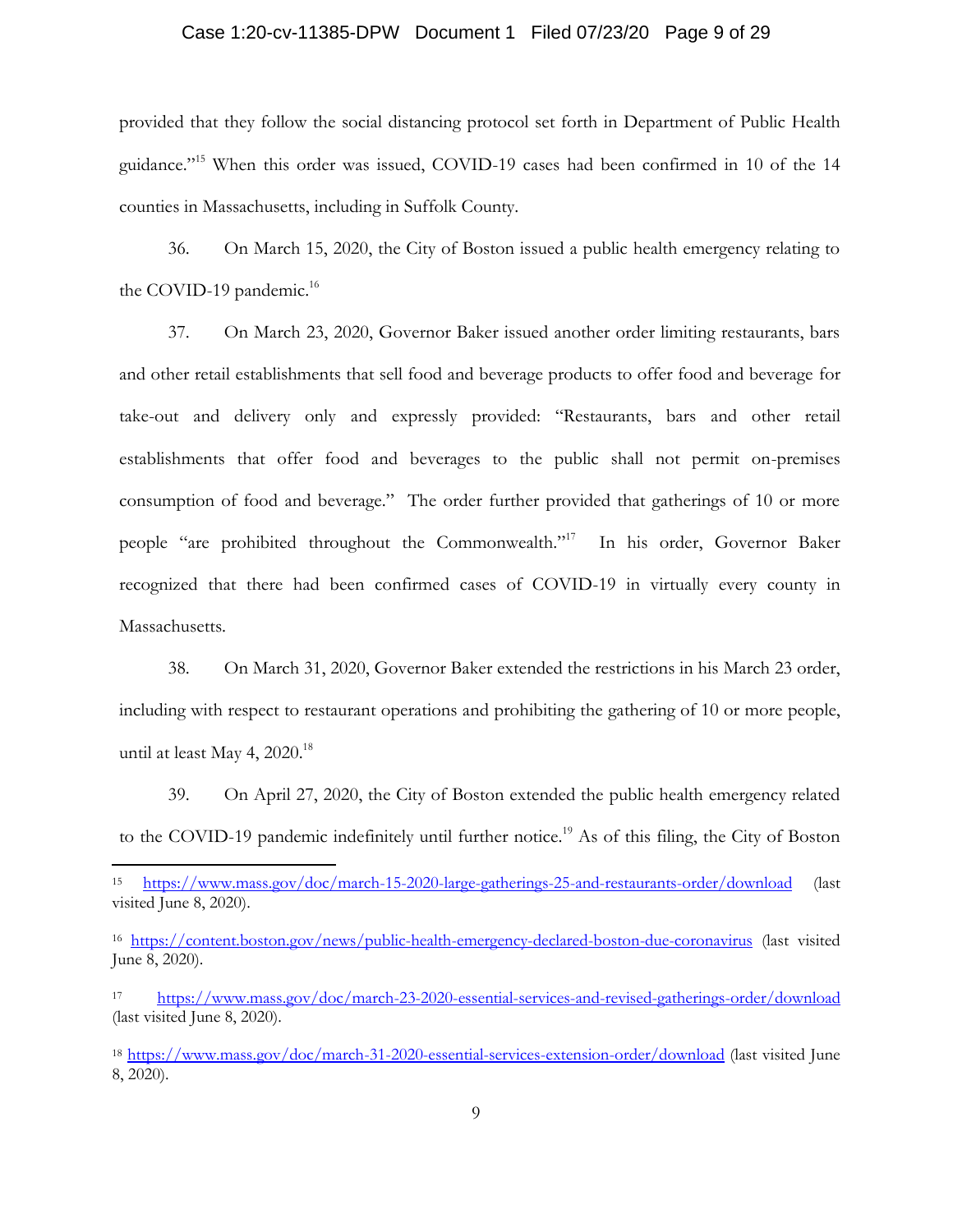#### Case 1:20-cv-11385-DPW Document 1 Filed 07/23/20 Page 10 of 29

has not lifted its indefinite public health emergency status. In his April 27, 2020 order, Mayor Walsh recognized that "there is clear evidence that coronavirus disease 2019, also known as COVID-19, continues to cause serious harm to the public health of the City of Boston."

40. On April 28, 2020, Governor Baker extended the restrictions in his March 31 order, including with respect to the restrictions on restaurant operations and prohibiting gatherings of 10 or more people, until at least May 18, 2020.<sup>20</sup>

41. On May 15, 2020, Governor Baker extended the restrictions in his April 28, 2020 order, including with respect to the restrictions on restaurant operations and prohibiting gatherings of 10 or more people, until at least May 18, 2020.<sup>21</sup>

42. On May 18, 2020, Governor Baker issued an Order Implementing a Phased Reopening of Workplaces and Imposing Workplace Safety Measures to Address Covid-19.<sup>22</sup> This order contained details regarding a Phase I, which did not permit any easing of the forgoing restrictions on restaurants, bars and other establishments that serve food and beverages on the premises.

<sup>19</sup> <https://www.boston.gov/sites/default/files/file/2020/04/PHE%20Declaration%20Extension.pdf> (last visited June 8, 2020).

<sup>20</sup> <https://www.mass.gov/doc/signed-second-extension-of-essential-services-order/download> (last visited June 8, 2020).

<sup>21</sup> <https://www.mass.gov/doc/may-15-2020-24-hour-extension-order/download> (last visited June 8, 2020).

<sup>&</sup>lt;sup>22</sup> <https://www.mass.gov/doc/may-18-2020-re-opening-massachusetts-order/download> (last visited June 8, 2020).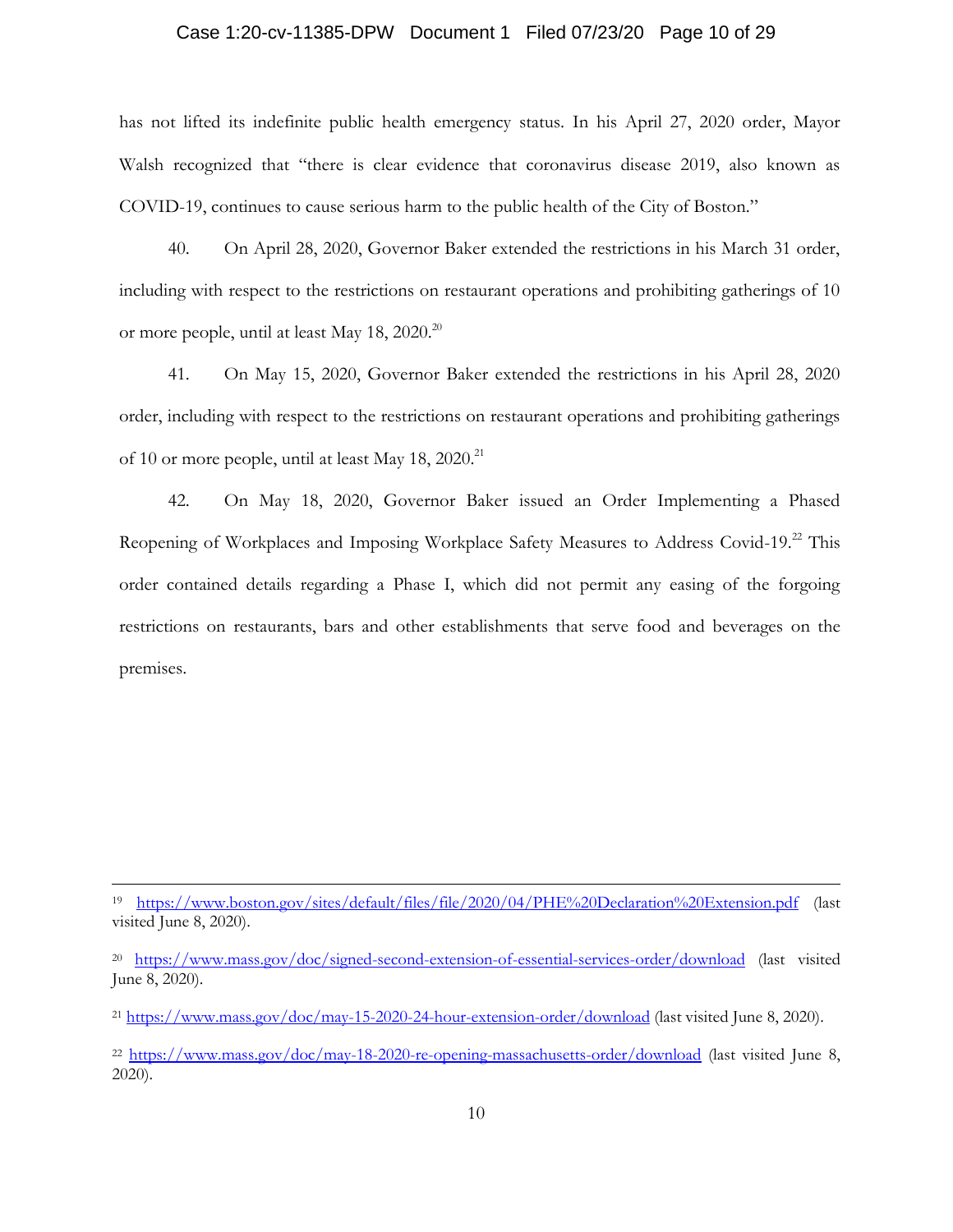# Case 1:20-cv-11385-DPW Document 1 Filed 07/23/20 Page 11 of 29

43. On May 18, 2020, Governor Baker released the *Reopening Massachusetts* plan, a report issued by the Commonwealth's Reopening Advisory Board, which set forth a four-stage plan for the reopening of businesses and activities within the Commonwealth.<sup>23</sup>

44. Under the *Reopening Massachusetts* plan, Governor Baker announced that the Commonwealth anticipated allowing restaurants to partially re-open for consumption of food and beverages on their premises under Phase II of the plant but that this would include severe restrictions on the precautions required to be taken by those businesses, a strict limit on a reduced number of customers allowed on the premises and restrictions on what parts of restaurants could be used for the service of food and beverages.<sup>24</sup>

45. On June 6, 2020, Governor Baker issued an order authorizing the re-opening of certain businesses and properties, effective June 8, 2020, under Phase II of the *Reopening Massachusetts* plan.<sup>25</sup> Under this order, Governor Baker restricted the opening of restaurants for service of food and beverages on the premises to only "outdoor table service" under Step 1 of the Phase II process. This limited restaurants to providing food or beverage on the premises to outdoor seating areas, subject to various limitations including social distancing and cleaning requirements, and continued to prohibit indoor dining at restaurants.

46. Governor Baker's June 6, 2020 order further provided that restaurants would be prohibited from providing indoor table service on their premises until Step 2 of Phase II, which

<sup>23</sup> [https://www.mass.gov/news/reopening-massachusetts-baker-polito-administration-initiates-transition-to](https://www.mass.gov/news/reopening-massachusetts-baker-polito-administration-initiates-transition-to-first-phase-of)[first-phase-of](https://www.mass.gov/news/reopening-massachusetts-baker-polito-administration-initiates-transition-to-first-phase-of) and <https://www.mass.gov/doc/reopening-massachusetts/download>(last visited June 8, 2020);

<sup>24</sup> [https://www.mass.gov/doc/reopening-massachusetts/download.](https://www.mass.gov/doc/reopening-massachusetts/download)

<sup>25</sup> <https://www.mass.gov/doc/june-6-2020-phase-ii-reopening/download> (last visited June 8, 2020).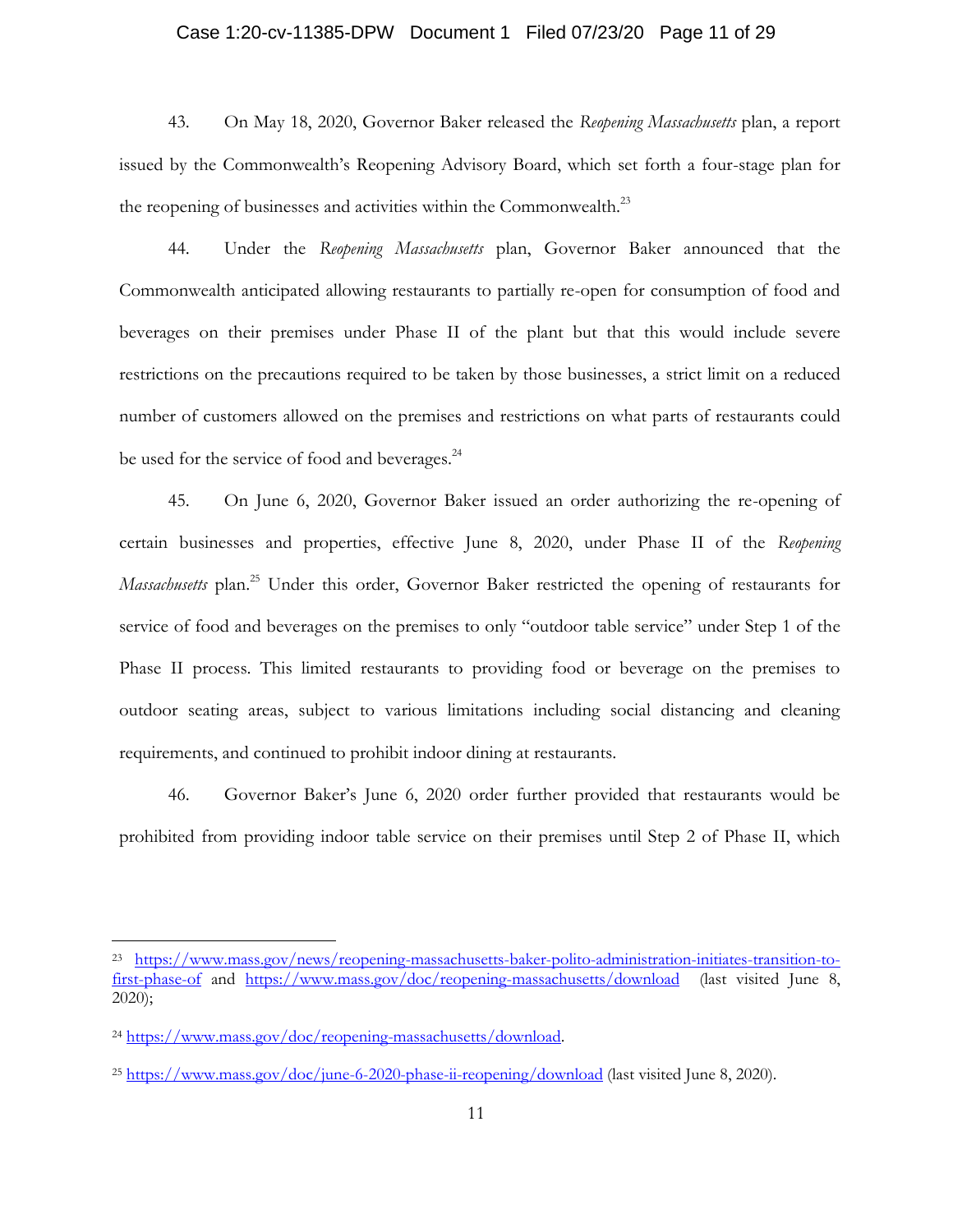#### Case 1:20-cv-11385-DPW Document 1 Filed 07/23/20 Page 12 of 29

would come through a subsequent "Phase II Order" … [i]f the public health data reflects continued positive progression."<sup>26</sup>

47. On June 19, 2020, Governor Baker issued a Phase II Order authorizing Step 2 of Phase II to begin on June 22, 2020.<sup>27</sup> This order allowed indoor dining service at restaurants in the Commonwealth to begin, although the indoor dining was still subject to various restrictions including adherence to social distancing protocols, the use of masks and gloves, cleaning and disinfecting procedures and various other rules.

48. On July 2, 2020, Governor Baker announced that Step 1 of Phase III of the Reopening Massachusetts Plan would begin.<sup>28</sup> Phase III still severely limits indoor dining at restaurants and requires continued adherence to social distancing protocols, the use of masks and gloves, cleaning and disinfecting procedures and various other rules.

49. The orders issued by Governor Baker were issued because of, among other things, the spread of COVID-19 and the transmission of the virus through human contact with affected property.

50. Plaintiff's business, which is located in Massachusetts, has been subject to each of the forgoing civil authority orders. These orders and the transmission of COVID-19 have had a devastating effect on Plaintiff's business.

51. Under Governor Baker's orders, until June 22, 2020, Plaintiff has been prohibited from operate its dining room and has been restricted to carry out or delivery services, which is not its normal and primary form of providing food and beverages. Ever since Governor Baker's June

<sup>26</sup> [https://www.mass.gov/doc/june-6-2020-phase-ii-reopening/download.](https://www.mass.gov/doc/june-6-2020-phase-ii-reopening/download)

<sup>&</sup>lt;sup>27</sup> <https://www.mass.gov/doc/reopening-phase-2-step-2-order/download> (last visited June 25, 2020).

<sup>28</sup> [https://www.mass.gov/news/reopening-massachusetts-baker-polito-administration-initiates-transition-to](https://www.mass.gov/news/reopening-massachusetts-baker-polito-administration-initiates-transition-to-third-phase-of)[third-phase-of](https://www.mass.gov/news/reopening-massachusetts-baker-polito-administration-initiates-transition-to-third-phase-of) (last visited July 6, 2020).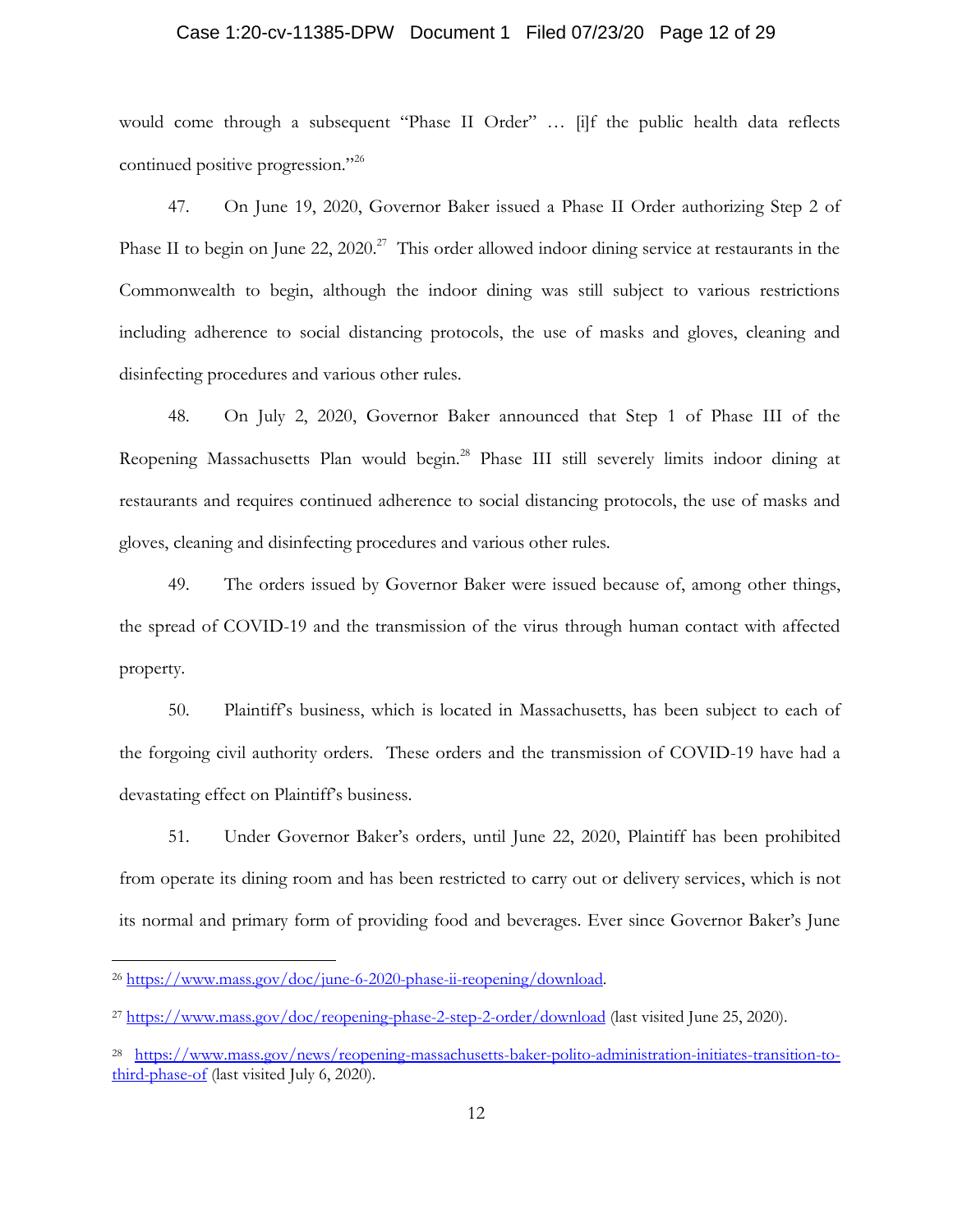#### Case 1:20-cv-11385-DPW Document 1 Filed 07/23/20 Page 13 of 29

22, 2020 order, Plaintiff has been limited by that order and other orders with regard to the amount of indoor dining service that it has been allowed to provide to customers. As a result, Plaintiff and other restaurants have had to suspend their operations due to their inability to use their properties for their intended purposes due to COVID-19 and the civil authority orders entered.

52. States across the country have taken efforts similar to Massachusetts and have implemented similar social distancing and stay at home orders in responses to hundreds of thousands of confirmed COVID-19 cases. State governments have required large scale business closures and imposed other limitations on customer and employee movement that have prevented restaurants from operating and causing widespread Business Income and Extra Expense losses.

53. Since March, all state governments, with the exception of South Dakota, have enacted one or more civil authority orders prohibiting or severely restricting dine in service and other operations at restaurants.<sup>29</sup>

## **The Policy**

54. Defendants issued policy number 08 SBA IX8274, effective August 10, 2019 to August 10, 2020, to Plaintiff with Baked Daily Corporation DBA Panificio as the named insured (the "Policy"). The Policy was issued by The Hartford and lists Twin City as the insurer of the policy. The Policy provides business income and extra expense insurance coverage for its designated premises, subject to a coverage limit for Business Income and Extra Expense of \$500,000. See Exhibit 1, Restaurant Stretch Summary.

- 55. The Policy is a form insurance policy issued by Defendants.
- 56. Specifically, the Policy covers, among other things:

 $\overline{a}$ 

a. The direct physical loss of or physical damage to Plaintiff's property;

<sup>29</sup> <https://www.kff.org/health-costs/issue-brief/state-data-and-policy-actions-to-address-coronavirus/> (last visited July 9, 2020).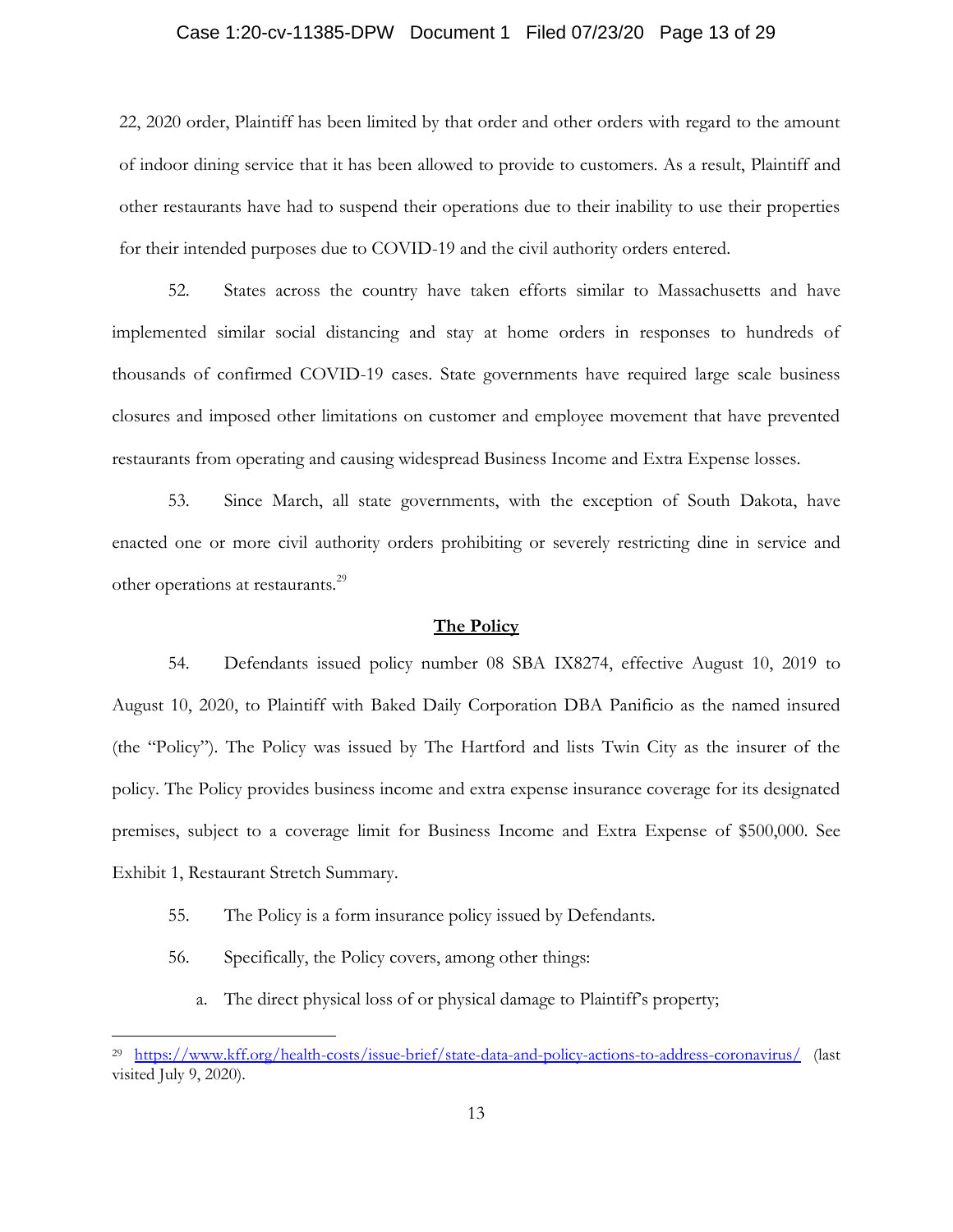- b. The actual loss of business income Plaintiff sustains due to the necessary suspension of their operations, where the suspension is caused by direct physical loss of or physical damage to Plaintiff's property;
- c. Plaintiff's extra expenses to avoid or minimize the suspension of its business;
- d. The actual loss of business income Plaintiff sustains and necessary extra expense caused by an action of civil authority that prohibits access to Plaintiff's property; and
- e. The actual loss of business income Plaintiff sustains due to the suspension of its operations, where the suspension is caused by direct physical loss or physical damage to property operated by others whom Plaintiff depends upon to (i) deliver materials and services, (ii) accept Plaintiff's products and services, (iii) manufacture Plaintiff's products for delivery to customers; and (iv) attract customers to Plaintiff's business.

57. The Policy does not contain any exclusion for viruses, even though Defendants could have included such an exclusion in the Policy and chose not to do so.

58. The Policy also does not contain a pandemic exclusion even though Defendants could have included such an exclusion in the Policy and chose not to do so.

59. The Business Income (and Extra Expense) Coverage Form which defines the "Business Income" and "Civil Authority" coverage and other forms in the Policy are standardized forms drafted by the Insurance Services Office ("ISO"). ISO is a company that drafts standard policy language for use in insurance contracts used by insurers around the country.

60. In 2003, the Severe Acute Respiratory Syndrome (SARS) coronavirus epidemic affected 26 countries, infecting roughly 8,000 people. The SARS epidemic led to millions of dollars in business interruption insurance claims.<sup>30</sup>

<sup>30</sup> [https://www.washingtonpost.com/business/2020/04/02/insurers-knew-damage-viral-pandemic-could](https://www.washingtonpost.com/business/2020/04/02/insurers-knew-damage-viral-pandemic-could-wreak-businesses-so-they-excluded-coverage/)[wreak-businesses-so-they-excluded-coverage/](https://www.washingtonpost.com/business/2020/04/02/insurers-knew-damage-viral-pandemic-could-wreak-businesses-so-they-excluded-coverage/) (last visited July 7, 2020).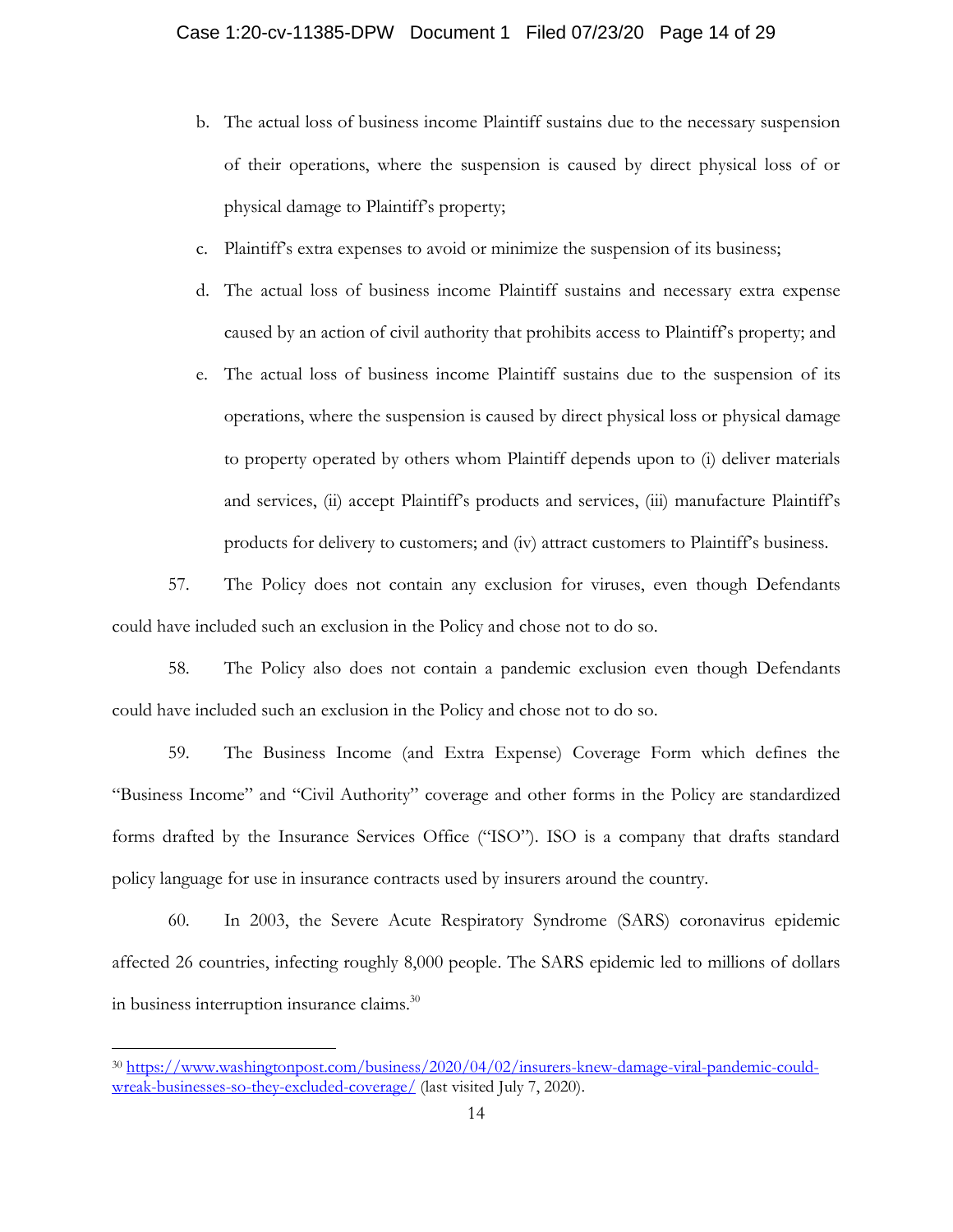## Case 1:20-cv-11385-DPW Document 1 Filed 07/23/20 Page 15 of 29

61. In 2005 and 2006, the H5N1 avian flu pathogen began spreading worldwide. By June 2006, the WHO predicted an upsurge in human deaths due to H5N1 in the latter half of 2006 or early part of 2007.<sup>31</sup>

62. As a result of SARS and avian flu epidemics, many insurers added exclusions to standard commercial policies for losses caused by viruses, bacteria, or other micro-organisms which cause disease.

63. In November, 2006, the ISO drafted a form exclusion for losses "due to diseasecausing agents such as viruses and bacteria."

64. In presenting the exclusion to state insurance regulators around the country, ISO

stated:

 $\overline{a}$ 

Disease-causing agents may render a product impure (change its quality or substance), or enable the spread of disease by their presence on interior building surfaces or the surfaces of personal property. When disease-causing viral or bacterial contamination occurs, potential claims involve the cost of replacement of property (for example, the milk), cost of decontamination (for example, interior building surfaces), and business interruption (time element) losses. Although building and personal property could arguably become contaminated (often temporarily) by such viruses and bacteria, the nature of the property itself would have a bearing on whether there is actual property damage. An allegation of property damage may be a point of disagreement in a particular case.

65. The insurance industry has thus recognized that the presence of virus or disease can

constitute physical damage to property since at least 2006.

66. Even though the Policy contains other ISO forms, Defendants did not add ISO's virus exclusion endorsement to the Policy. Indeed, Defendants could have used standard insurance industry forms or coverage provisions to specifically exclude losses relating to viruses like COVID-19 from coverage, but it did not do so. In fact, as alleged above, Defendants expressly removed virus from certain exclusions in the Policy.

<sup>31</sup> [https://en.wikipedia.org/wiki/Global\\_spread\\_of\\_H5N1\\_in\\_2006](https://en.wikipedia.org/wiki/Global_spread_of_H5N1_in_2006) (last visited July 7, 2020).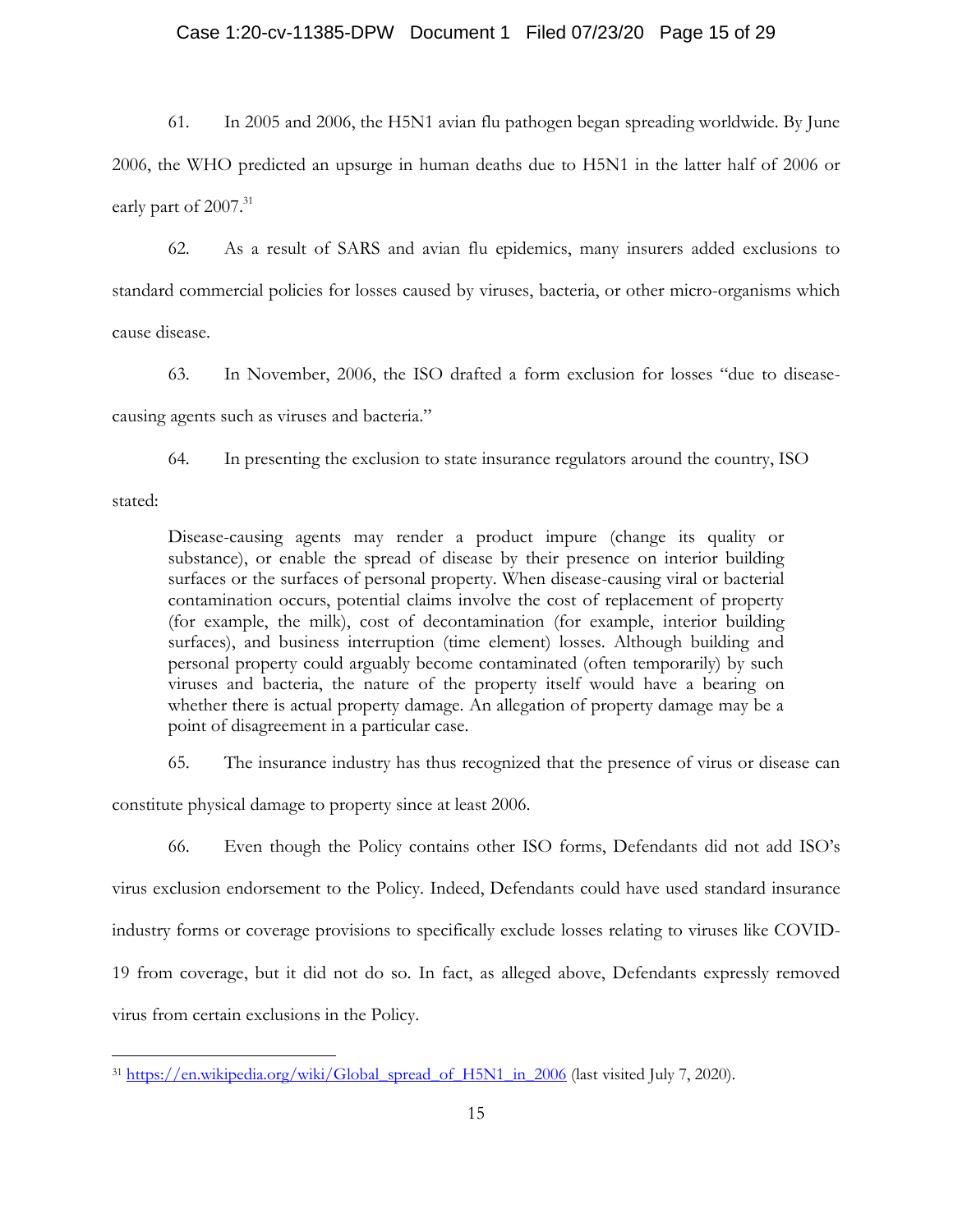#### Case 1:20-cv-11385-DPW Document 1 Filed 07/23/20 Page 16 of 29

#### **Impact of COVID-19 and the Civil Authority Orders on the Restaurant Business**

67. As COVID-19 has spread across the United States, collateral damage has been far and wide, with the restaurant industry sustaining one of the heaviest blows.

68. Governor Baker's orders were issued because of, among other things, direct physical loss of or physical damage to property caused by or resulting from a Cause of Loss covered under the Policy.

69. The orders have operated to prohibit access to Plaintiff's insured location as well as other places throughout the Commonwealth. Plaintiff and other restaurants have had to suspend their business operations due to their inability to use their properties for their intended purposes due to COVID-19 and the civil authority orders.

70. The prohibition of access is a result of damage to property and the dangerous physical conditions resulting from that damage.

71. Even where restaurants were permitted to continue delivery and take-out operations, the pandemic has had a significant impact on business volume and practices. By way of example, restaurants in the Commonwealth have been required to increase the frequency of cleaning, reduce hours, institute "no contact" food pickup procedures, provide personal protective equipment to employees, and prohibit customers from entering their premises until at least June 22, 2020, which only allowed limited numbers of patrons to do indoor dining, subject to stringent social distancing and other requirements.

72. Plaintiff and the members of the Classes have had to suspend their business operations due to their inability to use their properties for their intended purposes due to COVID-19 and the civil authority orders entered by state and local authorities.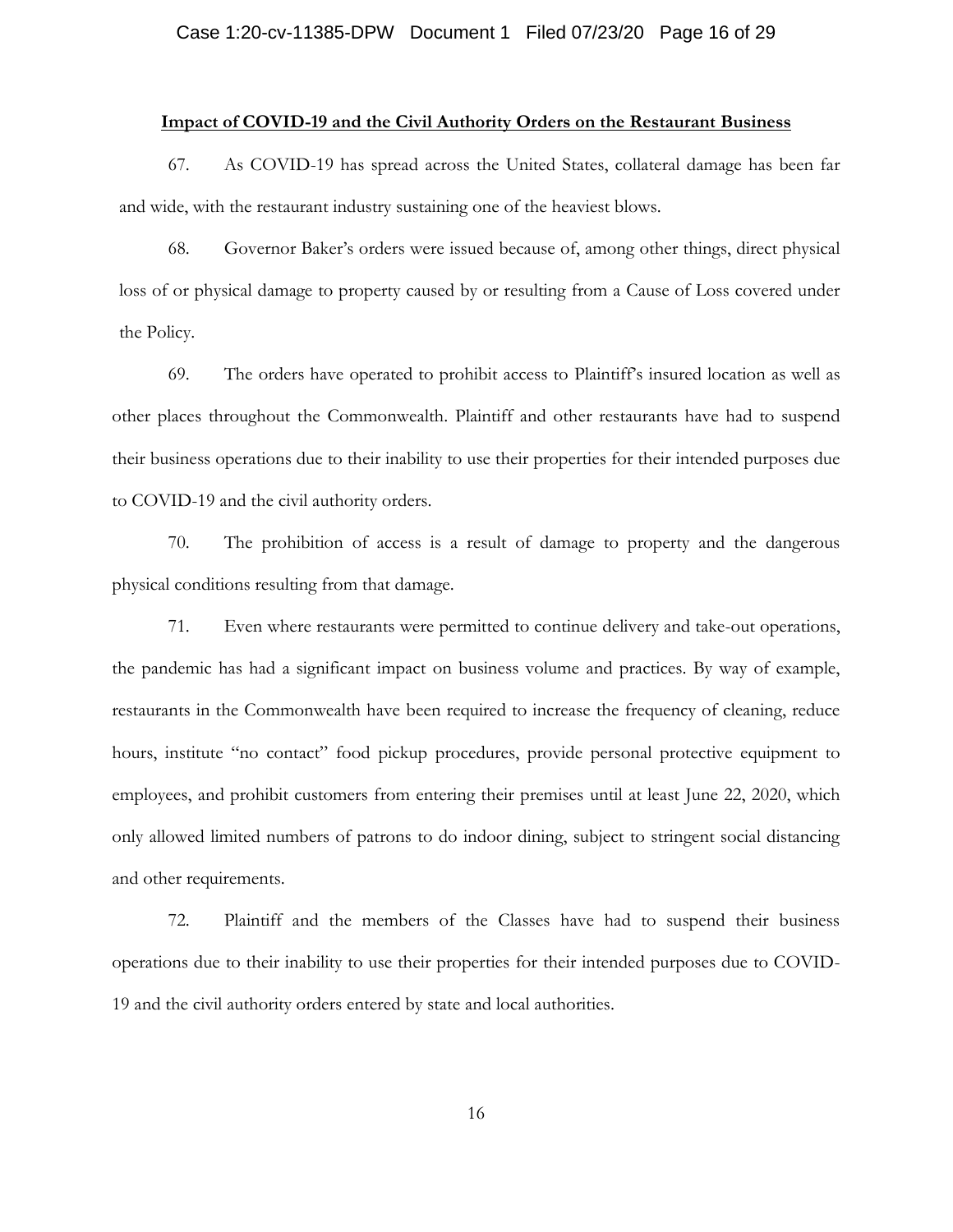## Case 1:20-cv-11385-DPW Document 1 Filed 07/23/20 Page 17 of 29

73. According to the Massachusetts Restaurant Association, about 20% of the state's restaurants will not reopen after the coronavirus pandemic restrictions are lifted.<sup>32</sup>

#### **Plaintiff's Claim Under the Policy and Defendants' Rejection of the Claim**

74. COVID-19 and the resulting orders issued by Governor Baker have caused and continue to cause Plaintiff physical loss of or physical damage to property and business income losses.

75. Plaintiff submitted a claim with Defendants on March 30, 2020. Plaintiff received a phone call later that same day by Defendants' claim examiner, Jason Higgins, who informed Plaintiff the claim was denied. On April 24, 2020, Defendants issued its formal denial of Plaintiff's claim by letter. Exhibit 2 hereto.

76. In denying Plaintiff's claim, Defendants summarily concluded that "there has been no physical loss or damage caused by or resulting from a Covered Cause of Loss to property at a scheduled premises."

77. This is directly contrary to the Policy which provides that Plaintiff's inability to use its premise to operate its business as a result of the physical loss of or physical damage to the property caused by COVID-19 is sufficient to trigger the business income and related coverages.

78. Defendants denied Plaintiff's claim without conducting any inspection or review of the Panificio property or documents concerning its business activities in 2020.

79. Defendants have therefore waived any right to inspect the premise, deny coverage for any reason related to conditions at the Panificio property, or raise any defense related to conditions at the property or facts specific to the Panificio property.

<sup>32</sup> [https://boston.cbslocal.com/2020/06/23/coronavirus-pandemic-impact-long-term-closing-restaurants](https://boston.cbslocal.com/2020/06/23/coronavirus-pandemic-impact-long-term-closing-restaurants-retailers)[retailers](https://boston.cbslocal.com/2020/06/23/coronavirus-pandemic-impact-long-term-closing-restaurants-retailers)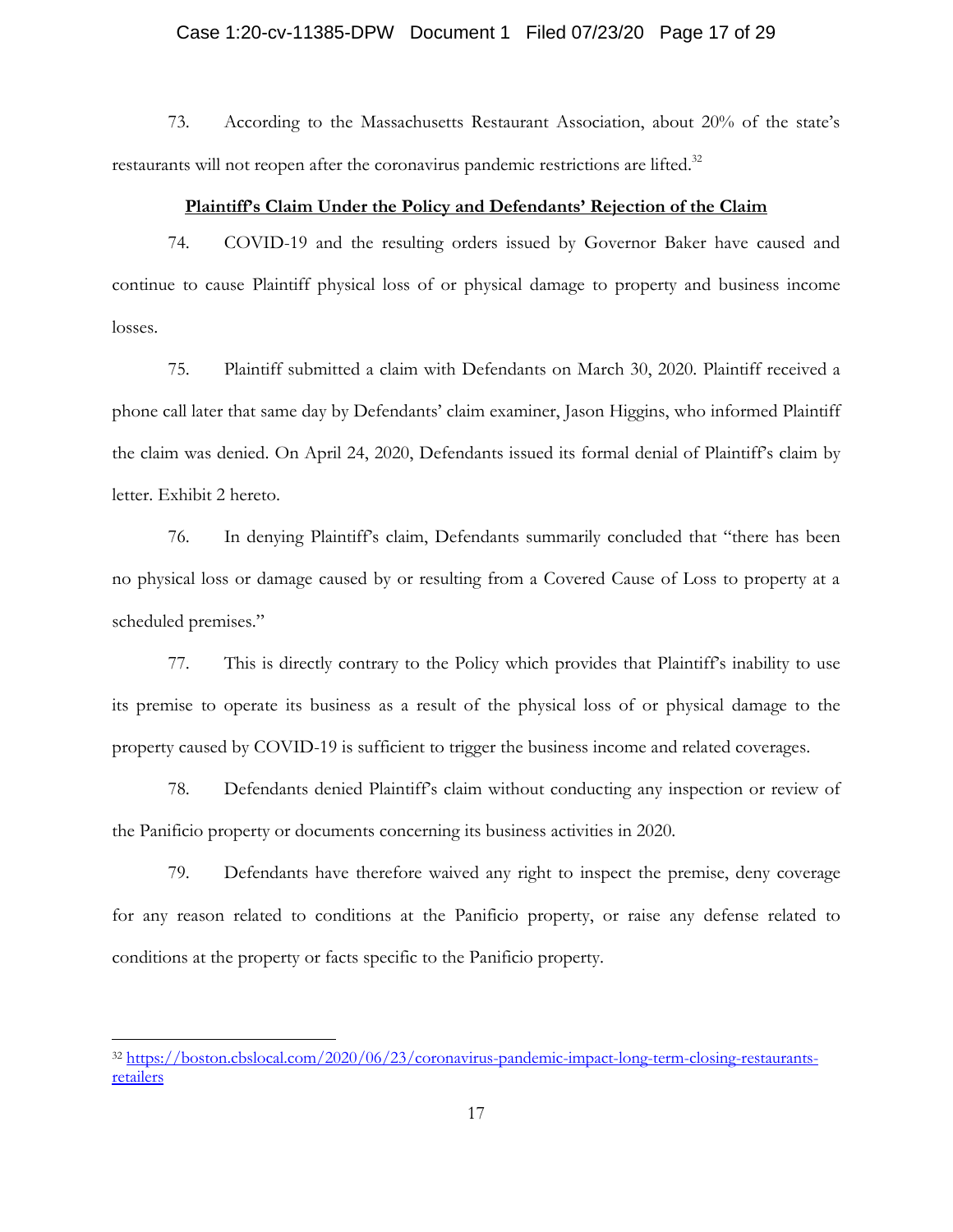#### Case 1:20-cv-11385-DPW Document 1 Filed 07/23/20 Page 18 of 29

80. COVID-19 is a covered cause of loss under Plaintiff's policy with Defendants and no exclusion applies to Plaintiff's claims, and therefore the Policy provides coverage for Plaintiff's claims.

81. On information and belief, Defendants have a national policy and practice of denying, without investigation, all claims for business income and extra expense coverage and civil authority coverage, based upon the COVID-19 pandemic, including for policies which do not have a virus or pandemic exclusion.

82. Defendants' denial of claims without conducting an appropriate review of the properties, as well as how swiftly Defendants denied Plaintiff's claim demonstrates that Defendants did not engage in a good faith or reasonable investigation of the claims which would have included an assessment of facts or issues relevant to the Plaintiff's property.

83. Defendants' rejection of Plaintiff's claim was part of a policy and practice by Defendants to limit their losses due to the COVID-19 pandemic despite the fact that Defendants' policy provided coverage for losses due to loss of use of property and from closure orders issued by civil authorities.

84. The rejection letter to Plaintiff from Defendants is a form denial letter which contained form grounds for denial of the claim without regard to the underlying facts of Plaintiff's claim.

85. In denying Plaintiff's claim, Defendants have failed to meet their obligations as set forth in the Policy, failed to conduct a meaningful investigation, and acted in bad faith in its rote and form denial of Plaintiff's claim under the Policy.

86. Defendants' conduct reflects that Defendants accepted the premiums paid by the Plaintiff with no intention of providing business income losses, physical damage, civil authority or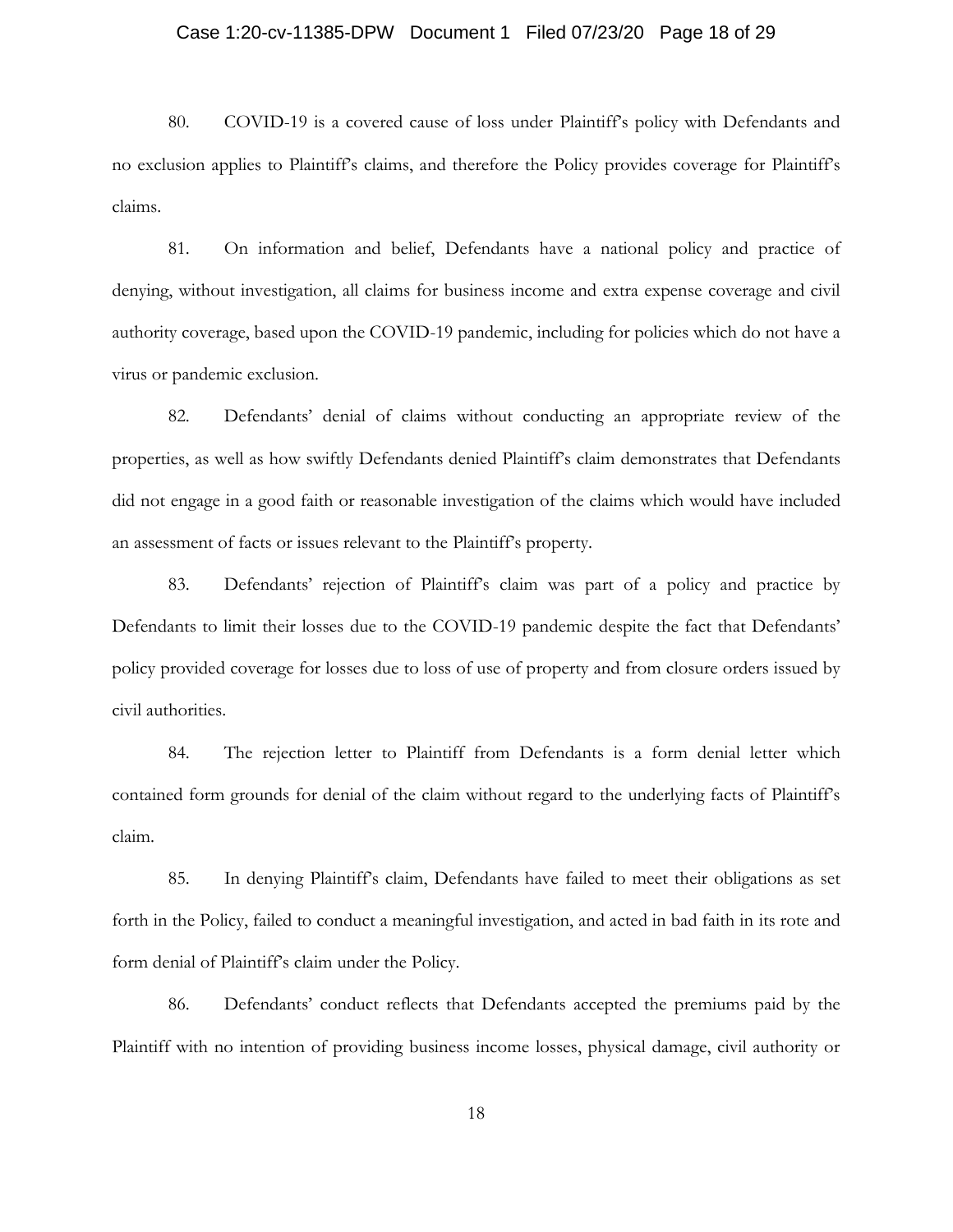## Case 1:20-cv-11385-DPW Document 1 Filed 07/23/20 Page 19 of 29

other applicable coverage for claims like those submitted by Plaintiff that Defendants denied out of hand.

87. Upon information and belief, Defendants have collected millions of dollars in premiums from the members of the Classes for policies that covered losses caused by the COVID-19 pandemic, but Defendants have nevertheless systematically and uniformly engaged in a practice of denying claims brought by businesses, including restaurants like Plaintiff, which were required to close as a result of civil authority orders and COVID-19.

88. Defendants' denial of such claims was not limited to Plaintiff. On information and belief, including publicly available reports, Defendants have engaged in the same misconduct, as alleged herein relating to Plaintiff, by summarily denying claims submitted by at least hundreds of other of Defendants' insureds who have suffered losses related to the COVID-19 pandemic and civil authority orders.

89. Plaintiff's claim and those of the proposed Classes arise from a single course of conduct engaged in by Defendants through which it has uniformly refused to provide any coverage for business losses related to the COVID-19 pandemic and the related actions taken by civil authorities to suspend business operations.

90. As a result of Defendants' bad faith denial and unreasonable investigation, Plaintiff and the Classes have suffered and continue to suffer damages.

91. In light of Defendants' bad faith and automatic form denial of all COVID-19 related claims under its policies, submission of further claims by members of the Classes would be futile and therefore the members of the Classes should not be required to have submitted a claim under their policies with Defendants in order to participate in this action as class members.

92. In light of Defendants' bad faith and automatic form denial of all COVID-19 related claims under its policies, Defendants also have waived or are estopped from arguing that a claim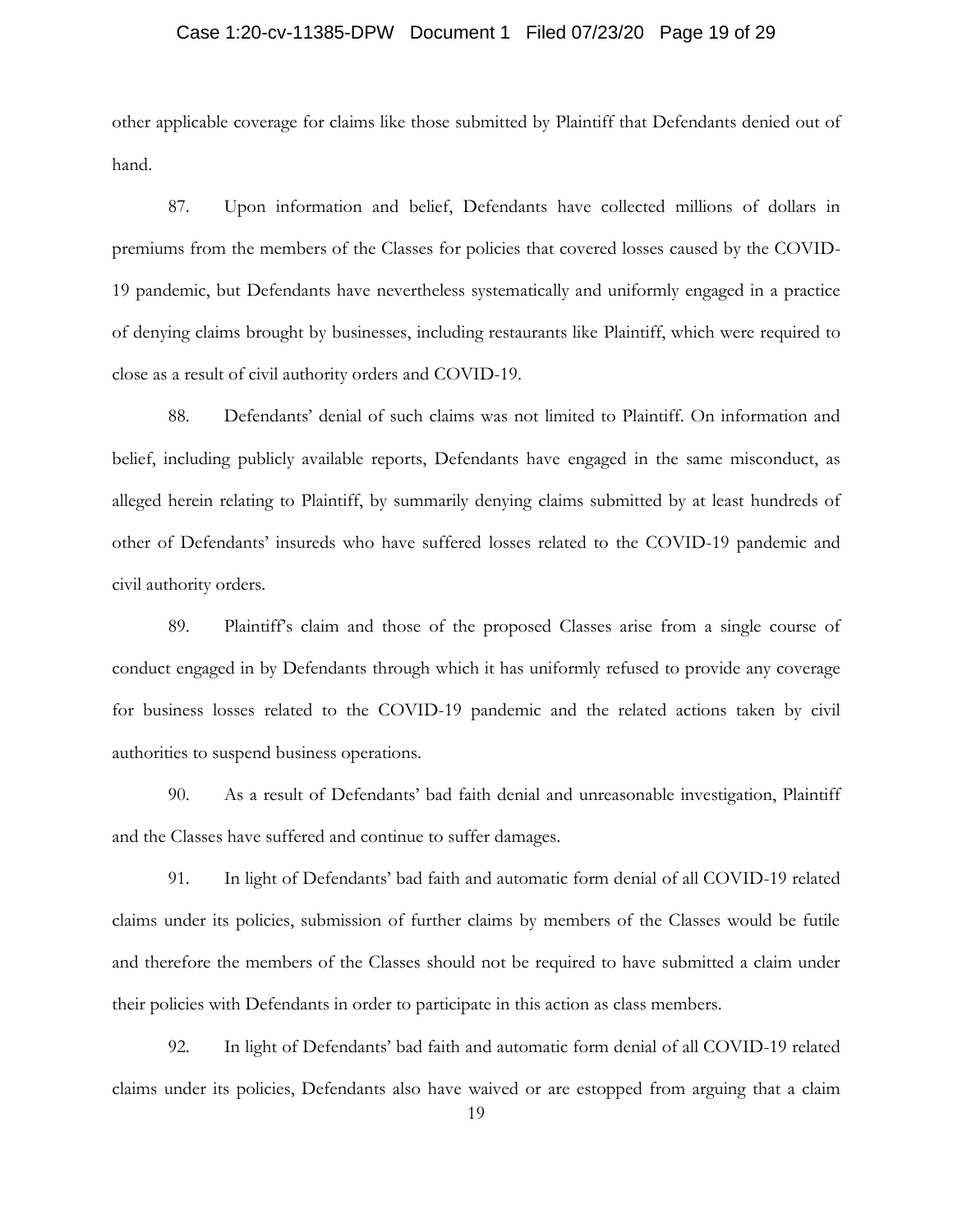# Case 1:20-cv-11385-DPW Document 1 Filed 07/23/20 Page 20 of 29

must be filed under the policies in order for an insured to file suit or participate in a suit with respect to coverage under the policies.

# **Class Action Allegations**

93. Pursuant to Fed. R. Civ. P. 23(a), 23(b)(1), 23(b)(2), 23(b)(3), and 23(c)(4), Plaintiff brings its claims on behalf of itself and a class ("the Nationwide Business Income and Extra Expense Coverage Class") of:

All persons or entities in the United States (including its territories and the District of Columbia) who own an interest in a business that served food and beverages on the premises which had Business Income and/or Extra Expense coverage under a property insurance policy issued by Defendants, which does not have an express virus or pandemic exclusion, that suffered a suspension of business operations due to their inability to use their property for their intended purposed due COVID-19.

94. Pursuant to Fed. R. Civ. P. 23(a), 23(b)(1), 23(b)(2), 23(b)(3), and 23(c)(4), Plaintiff

brings its claims on behalf of itself and a class ("the Nationwide Civil Authority Coverage Class") of:

All persons or entities in the United States (including its territories and the District of Columbia) who own an interest in a business that served food and beverages on the premises which had Civil Authority coverage under a property insurance policy issued by Defendants, which does not contain an express virus or pandemic exclusion, that suffered loss of Business Income and/or Extra Expense caused by an action of a civil authority.

95. Pursuant to Fed. R. Civ. P. 23(a), 23(b)(1), 23(b)(2), 23(b)(3), and 23(c)(4), Plaintiff

also brings its claims on behalf of itself and a subclass of ("the Massachusetts Business Income and

Extra Expense Coverage Subclass"):

All persons or entities in Massachusetts who own an interest in a business that served food and beverages on the premises which had Business Income and/or Extra Expense coverage under a property insurance policy issued by Defendants, which does not have an express virus or pandemic exclusion, that suffered a suspension of business operations due to their inability to use their property for their intended purposed due COVID-19.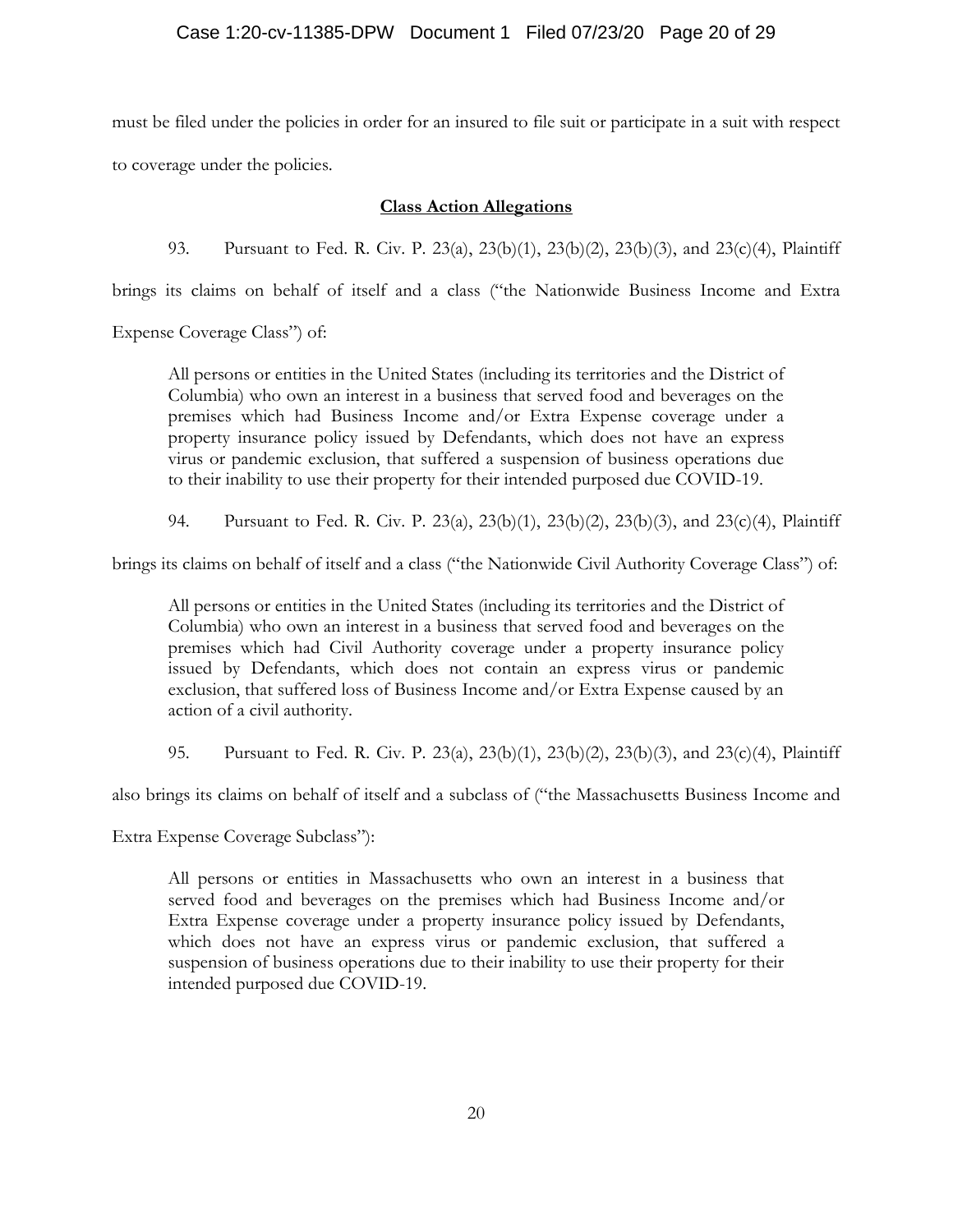#### Case 1:20-cv-11385-DPW Document 1 Filed 07/23/20 Page 21 of 29

96. Pursuant to Fed. R. Civ. P. 23(a), 23(b)(1), 23(b)(2), 23(b)(3), and 23(c)(4), Plaintiff also brings its claims on behalf of itself and a subclass of ("the Massachusetts Civil Authority Coverage Subclass"):

All persons or entities in Massachusetts who own an interest in a business that served food and beverages on the premises which had Civil Authority coverage under a property insurance policy issued by Defendants, which does not contain an express virus or pandemic exclusion, that suffered loss of Business Income and/or Extra Expense caused by an action of a civil authority.

97. The Nationwide Business Income and Extra Expense Coverage Class, the Nationwide Civil Authority Coverage Class, the Massachusetts Business Income and Extra Expense Coverage Subclass, and the Massachusetts Civil Authority Coverage Subclass are referred to herein collectively as the "Classes." The Massachusetts Business Income and Extra Expense Coverage Subclass and Massachusetts Civil Authority Coverage Subclass are referred to herein collectively as the "Massachusetts Subclasses."

98. Excluded from the Classes are Defendants, and their officers, subsidiaries and affiliates.

99. Plaintiff reserves the right to revise the definitions of the Classes based upon information learned through discovery or as otherwise may be appropriate.

100. The Classes are too numerous for joinder of all class members to be practicable. On information and belief, the Classes each consist of at least hundreds, if not thousands, of persons and entities. The precise number of members of the Classes can be ascertained from Defendants' records. Class members may be notified of the pendency of this action by Court-approved notice disseminated by means such as U.S. mail, electronic mail, Internet postings, social media, and/or published notice.

101. This action involves significant common questions of law and fact, including, but not limited to: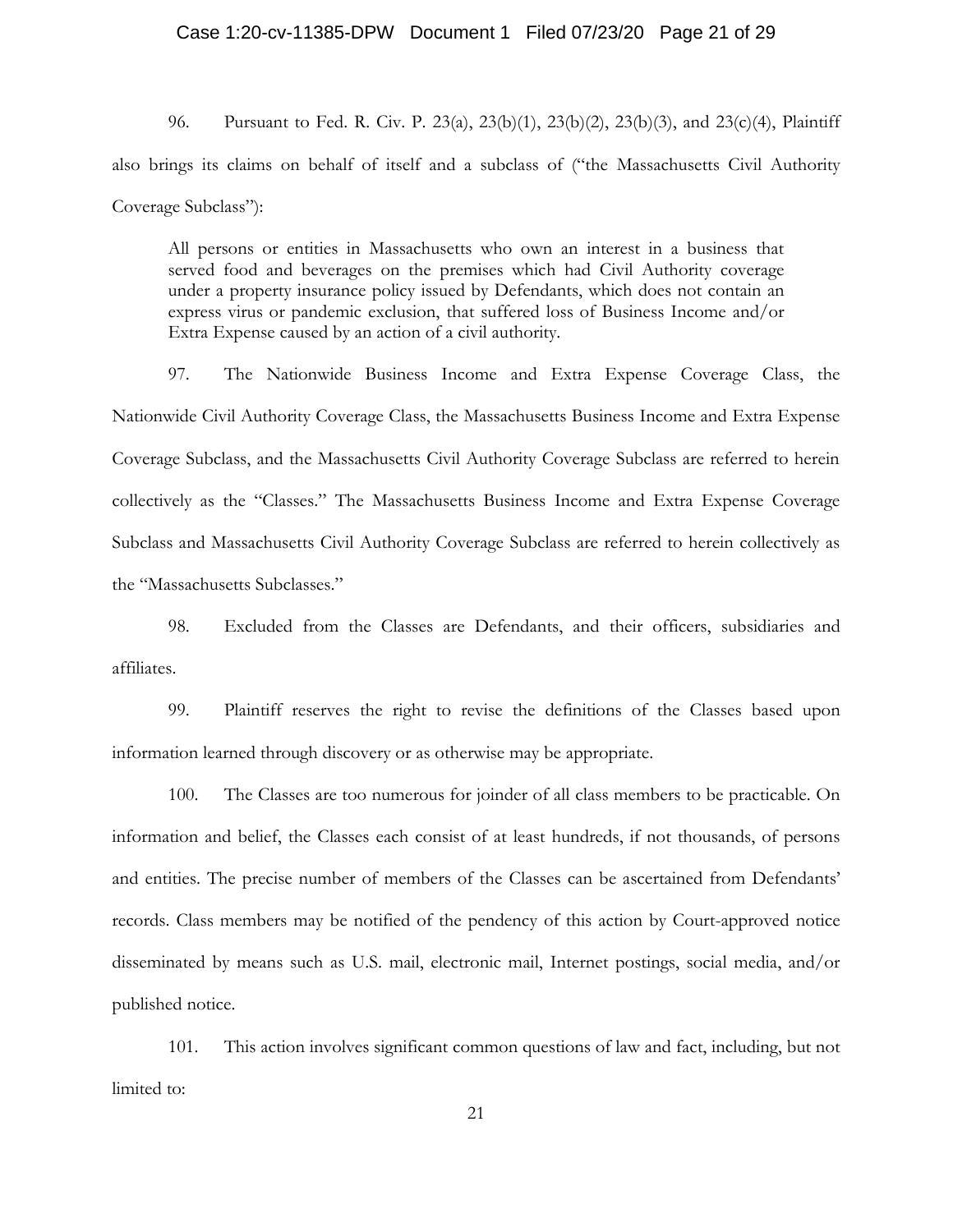- a. Whether the insurance policies issued by Defendants to Plaintiff and the Classes are all-risk policies?
- b. Whether the actions of civil authorities taken in response to the presence or threat of COVID-19 required a suspension at businesses serving food and beverages on their premises?
- c. Whether the actions of civil authorities taken in response to the presence or threat of COVID-19 prohibited access at businesses serving food and beverages on their premises?
- d. Whether Defendants' Business Income and Extra Expense coverage applies to a suspension of business caused by COVID-19 and/or related actions of civil authorities taken in response to the presence or threat of COVID-19;
- e. Whether Defendants' Civil Authority coverage applies to a loss of business income (and extra expense) caused by the orders of local, municipal, city, county, and/or state or national governmental entities requiring the suspension of business during the outbreak of COVID-19 in the United States;
- f. Whether uniform, blanket denials by Defendants of all claims for business losses related to COVID-19 and/or the related actions of civil authorities taken in response to the presence or threat of COVID-19 breached Defendants' insurance contracts?
- g. Whether uniform, blanket denials by Defendants of all claims for business losses related to COVID-19 and/or the related actions of civil authorities taken in response to the presence or threat of COVID-19 are unfair claims settlement practices and unfair or deceptive acts or practices?
- h. Whether Plaintiff and the members of the Classes are entitled to a declaratory judgment that their uniform policies with Defendants provide them with coverage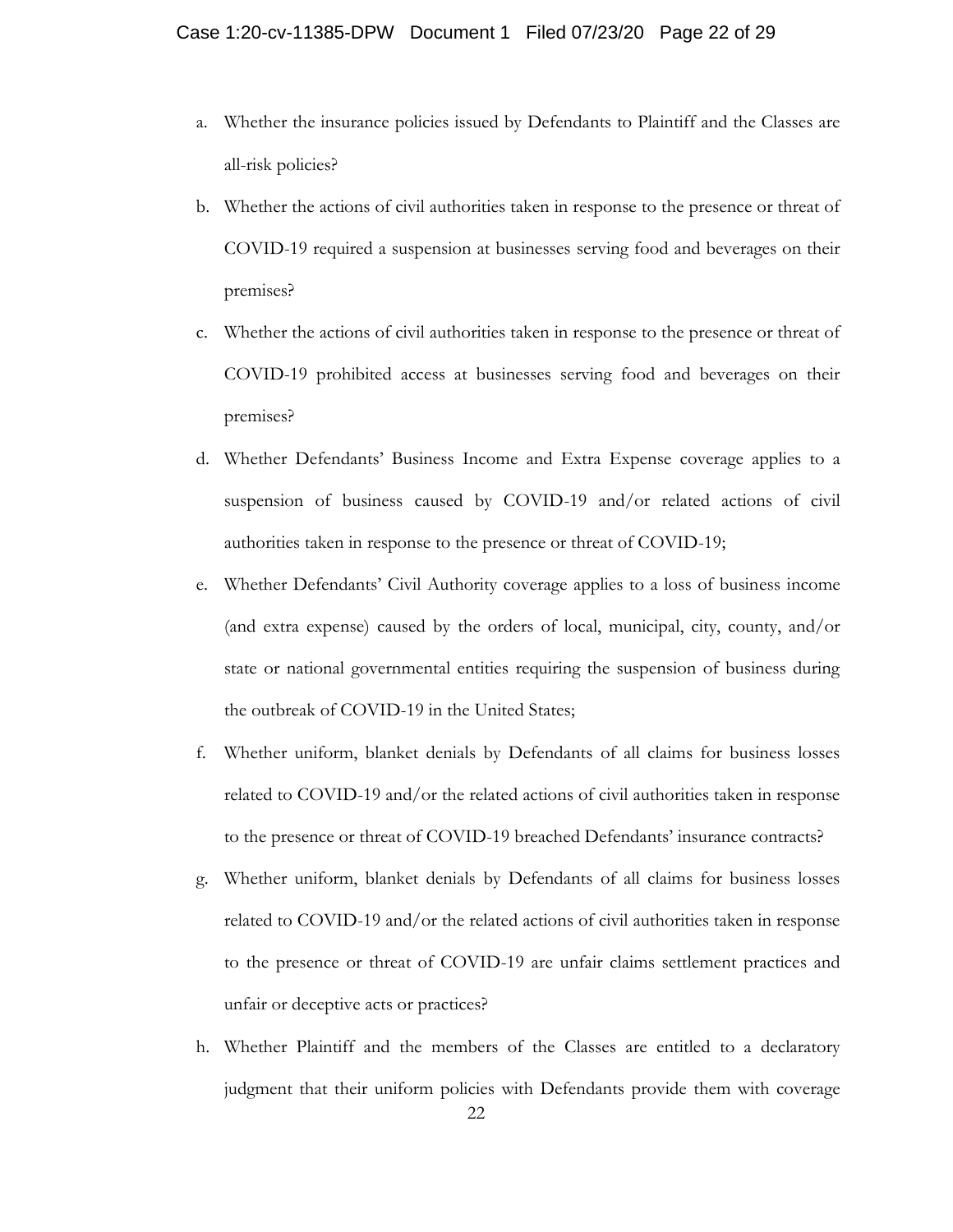#### Case 1:20-cv-11385-DPW Document 1 Filed 07/23/20 Page 23 of 29

for their losses due to the COVID-19 pandemic and the civil authority actions related thereto?

102. Plaintiff's claims are typical of the claims of the members of the Classes whom it seeks to represent. Plaintiff and all members of the Classes purchased insurance coverage from Defendants that included coverage for business interruption and had their claims denied pursuant to Defendants' conduct alleged herein. Plaintiff's claims are based upon the same legal theories as the claims of the other members of the Classes.

103. Plaintiff will fairly and adequately represent and protect the interests of the Classes. Plaintiff has retained counsel competent and experienced in complex class action litigation. Plaintiff intends to prosecute this action vigorously. Neither Plaintiff nor its counsel has interests that conflict with the interests of the other members of the Classes.

104. Common questions of law and fact will predominate over any questions, if any, affecting only individual class members, and a class action is the superior method for fair and efficient adjudication of the controversy. The damages or other financial detriment suffered by Plaintiff and the members of the Classes are relatively small compared to the burden and expense that would be required to individually litigate their claims against Defendants, so it would be impracticable for members of the Classes to individually seek redress for Defendants' wrongful conduct.

105. Even if Class members could afford to pursue individual litigation, the filing of thousands of individual actions relating to uniform policy provisions would create a potential for inconsistent or varying adjudications with respect to individual class members that would establish incompatible standards of conduct for Defendants.

106. Thousands of individual actions also would increase the delay and expense to all parties as well as the Court. A class action would provide far fewer management difficulties and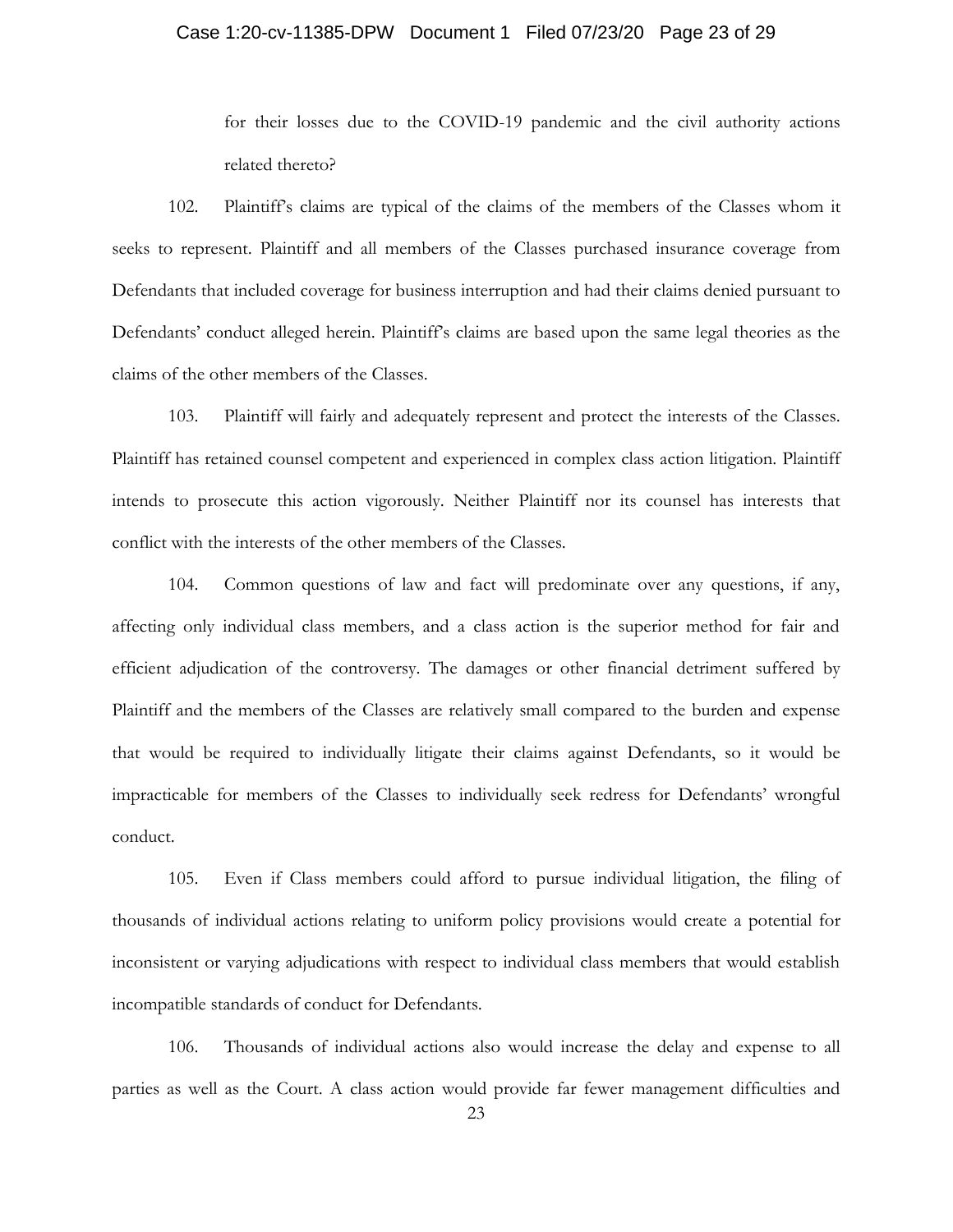# Case 1:20-cv-11385-DPW Document 1 Filed 07/23/20 Page 24 of 29

provides the benefits of single adjudication, economies of scale, and comprehensive supervision by a single court.

107. Defendants also have acted or refused to act on grounds generally applicable to Plaintiff and the members of the Classes, thereby making final injunctive relief and declaratory relief, as described herein, with respect to the Classes as a whole appropriate.

#### **COUNT I – DECLARATORY JUDGMENT**

#### **(On Behalf of Plaintiff and the Classes)**

108. Plaintiff incorporate the forgoing allegations as if fully set forth herein.

109. Plaintiff seeks a declaration of the Court regarding Plaintiff's and the members of the Classes' rights and duties under their form insurance policies with Defendants.

110. An actual controversy exists between Plaintiff and the members of the Classes and Defendants as to whether Defendants' policies provide coverage for Plaintiff's and the members of the Classes' claims.

111. Plaintiff seeks a declaration from the Court that: (i) Defendants' policies cover Plaintiff's and the members of the Classes' claim; and (ii) no exclusion under Defendants' policies apply to bar or limit coverage for Plaintiff's and the members of the Classes' claims.

112. Plaintiff seeks a declaration that Plaintiff and the members of the Classes are entitled to Civil Authority coverage, that the civil authority orders alleged herein trigger such coverage because (a) they are orders of a civil authority, (b) the orders specifically prohibit access to the premises in question, including prohibiting potential on-premises dining and customers and workers from accessing the premises in question, (c) the prohibited access to the premises has been continuous and ongoing since the orders were issued, such that full access has not subsequently been permitted, (d) the orders prohibit access as a result of direct physical loss of or damage to property, other than at the premises in question, caused by or resulting from a Covered Cause of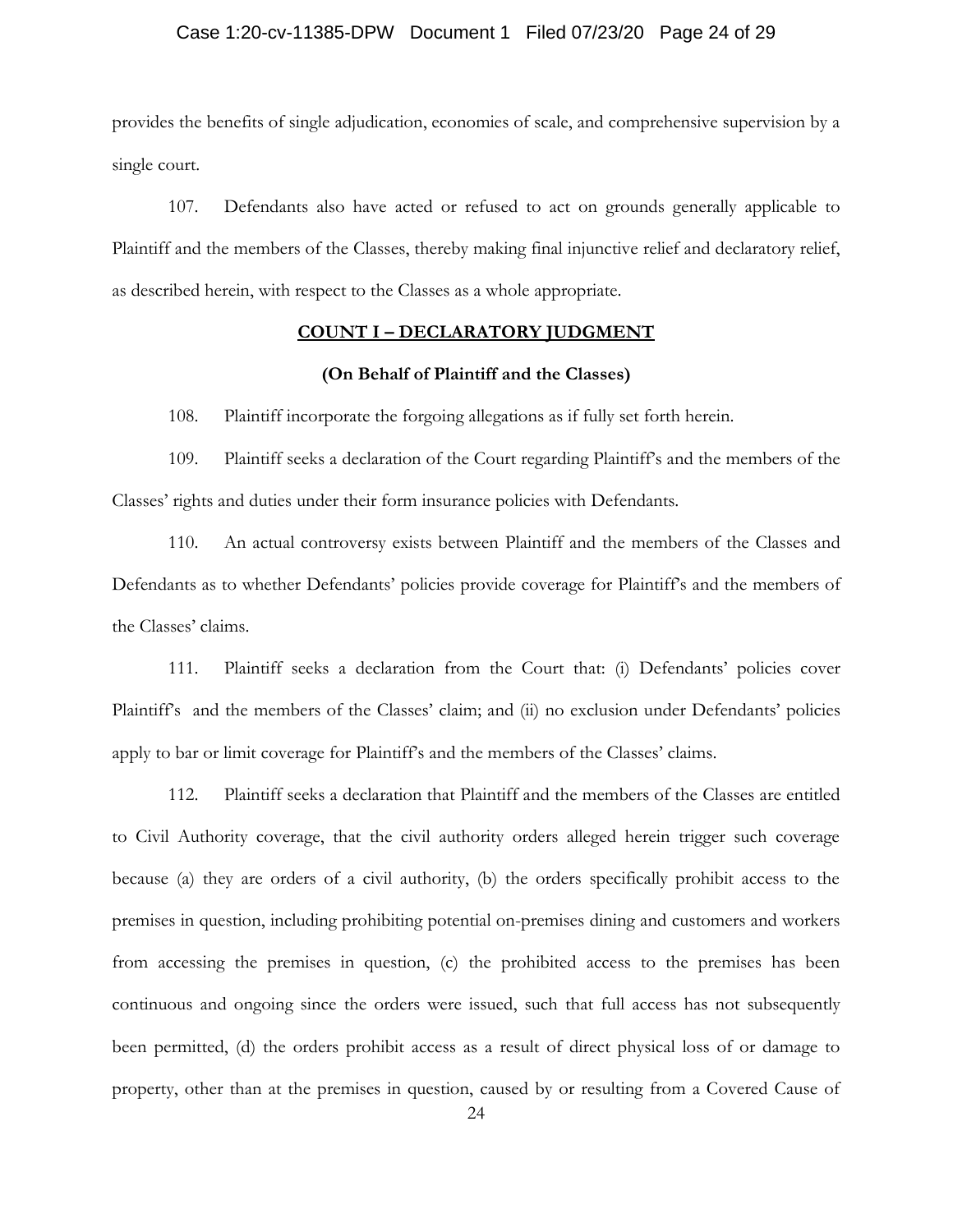## Case 1:20-cv-11385-DPW Document 1 Filed 07/23/20 Page 25 of 29

Loss; (e) no coverage exclusions or limitations apply to exclude or limit coverage; and (f) Plaintiff and the members of the Classes have suffered actual and covered losses of Business Income (and Extra Expense).

113. Plaintiff seeks a declaration that Plaintiff's and the members of the Classes' Business Income coverage (and Extra Expense coverage) is triggered because (a) Plaintiff and the Classes' members have sustained actual loss of Business Income (and Extra Expenses) due to the closure of their businesses, (b) said closure constitutes a necessary suspension of their operations under their insurance policies, (c) this suspension has been and is caused by direct physical loss of or physical damage to property at the premises in question, due to the presence of COVID-19, (d) the presence of COVID-19 is a Covered Cause of Loss, and (e) some or all of the periods of the Plaintiff's and the Classes' closures are within the period of restoration under their insurance policies.

## **COUNT II – BREACH OF CONTRACT**

#### **(On Behalf of Plaintiff and the Classes)**

114. Plaintiff incorporate the forgoing allegations as if fully set forth herein.

115. Defendants' insurance policies are valid and enforceable contracts between Plaintiff and the members of the Classes, on the one hand, and Defendants, on the other hand.

116. At all times relevant herein, Plaintiff has paid all premiums and performed all its obligations under its insurance policy with Defendants.

117. Under the insurance policies at issue, Defendants owed Plaintiff and the members of the Classes contractual duties to provide insurance coverage as provided in their policies.

118. Under Defendants' policies, Defendants promised to pay for loss of Business Income (and Extra Expense) sustained as a result of a suspension of business operations. COVID-19 has caused and continues to cause direct physical loss of or damage to Plaintiff's and the members of the Classes' properties and the properties of those upon whom Plaintiff and the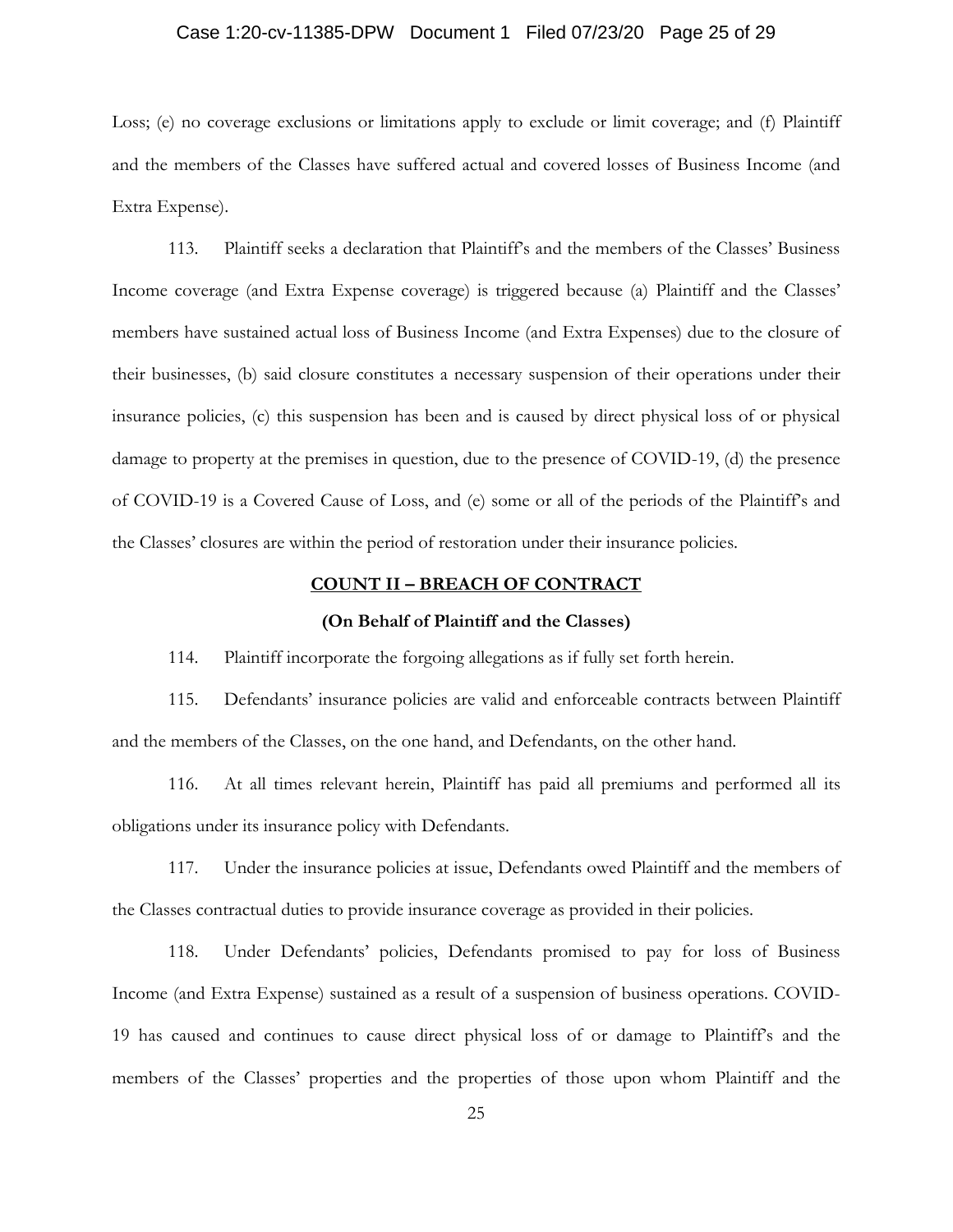## Case 1:20-cv-11385-DPW Document 1 Filed 07/23/20 Page 26 of 29

members of the Classes rely. As a result of the direct physical loss of or physical damage to property, Plaintiff and the members of the Classes have experienced a slowdown or cessation of its business (i.e., a "suspension," as defined by Defendants' policies). The resulting suspensions of business and losses triggered the Business Income (and Extra Expense) coverage under the Defendants' policies.

119. Under the Defendants' policies, Defendants also promised to pay for losses of Business Income (and Extra Expense) incurred as a result of certain actions taken by civil authorities that prohibit access to Plaintiff's and the members of the Classes' premises. COVID-19-related direct physical loss of or physical damage to properties within the area of Plaintiff's and the members of the Classes' premises caused civil authorities to prohibit access to Plaintiff's and the members of the Classes' premises. Plaintiff and the members of the Classes have experienced and continue to experience a loss of Business Income (and Extra Expense) under the civil authority coverage of the Policies arising from the direct physical loss of or physical damage to property caused by COVID-19 and the resulting civil authority orders. These actions, losses, and expenses triggered civil authority coverage under the Defendants' policies.

120. As alleged herein, Defendants have breached their duties under the insurance policies, including through their blanket denial of claims under the policies.

121. As a result of Defendants' breaches, Plaintiff and the members of the Classes have been damaged in the amount of coverage to which they are entitled under their insurance policies, the premiums they paid, and other amounts to be proven at trial. Plaintiff seeks compensatory damages with interest for itself and the members of the Classes.

122. Plaintiff and the members of the Classes have attempted to mitigate their business income losses but have been unable to do so.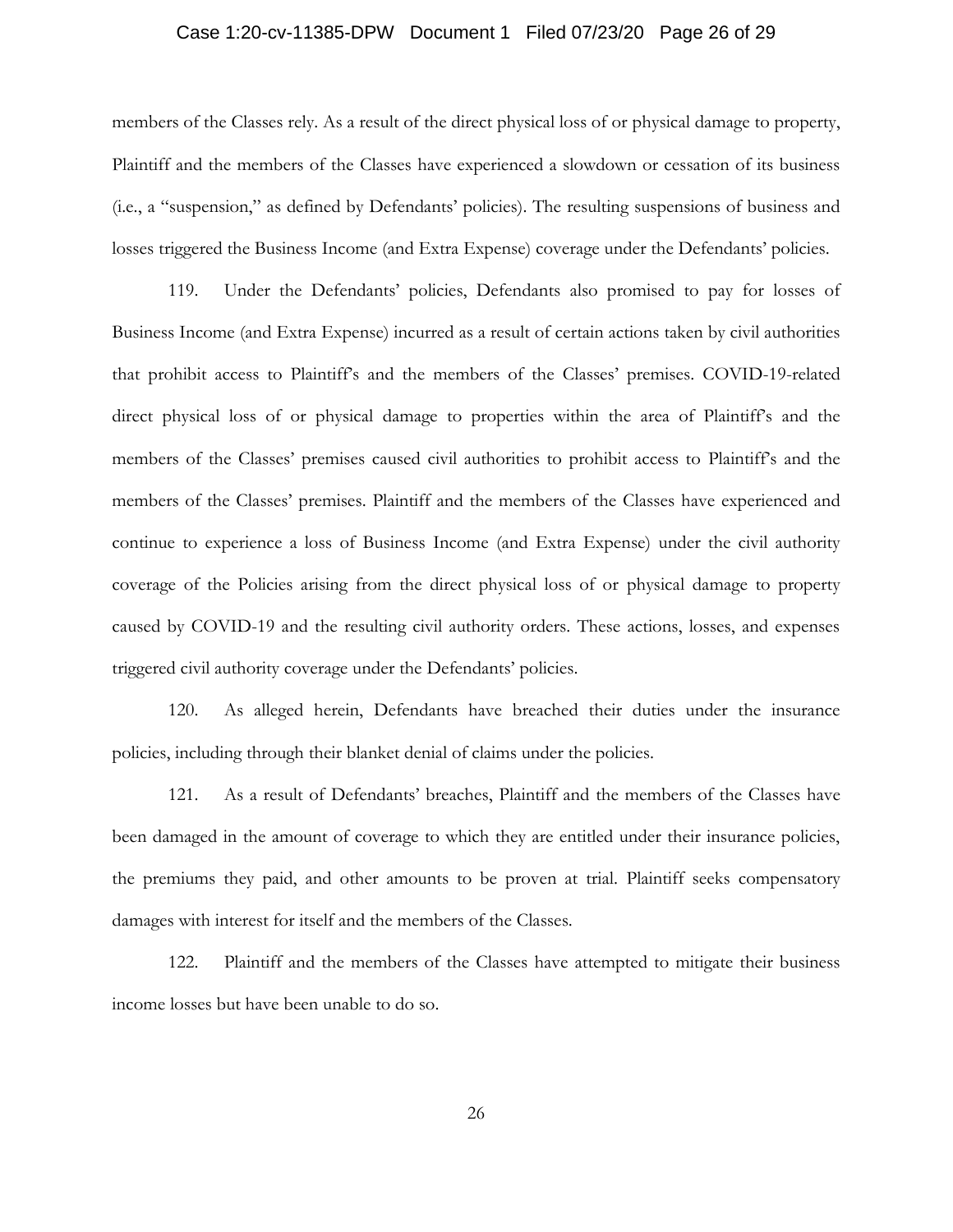## **COUNT III – VIOLATION OF G.L. c. 93A, §§ 2, 11**

#### **(On Behalf of Plaintiff and the Massachusetts Subclasses)**

123. Plaintiff incorporate the forgoing allegations as if fully set forth herein.

124. Defendants are engaged in trade or commerce in the Commonwealth of Massachusetts.

125. Plaintiff and the members of the Massachusetts Subclasses are engaged in trade or commerce in the Commonwealth of Massachusetts.

126. Defendants' conduct as alleged herein constitutes unfair claim settlement practices in violation of G.L. c. 176D, §3(9). Among other things, Defendants have refused to pay the claims of Plaintiff and members of the Massachusetts Subclasses without conducting a reasonable investigation based upon all the information available, and Defendants have failed to effectuate prompt, fair and equitable settlements of Plaintiff's and the Massachusetts Subclasses' claims in which liability has become reasonably clear.

127. Defendants' violations of G.L. c. 176D, §3(9) constitute unfair or deceptive acts or practices in violation of G.L. c. 93A, §2.

128. Defendants' conduct as alleged herein constitutes unfair or deceptive acts or practices in violation of G.L. c. 93A, §2.

129. Defendants' conduct regarding Plaintiff and the members of the Massachusetts Subclasses has occurred primarily and substantially within the Commonwealth.

130. Defendants' violations of G.L. c. 176D, §3(9) and G.L. c. 93A were willful and knowing.

131. Defendants' violations of G.L. c. 176D, §3(9) and G.L. c. 93A have directly and proximately caused Plaintiff and the Massachusetts Subclasses substantial harm.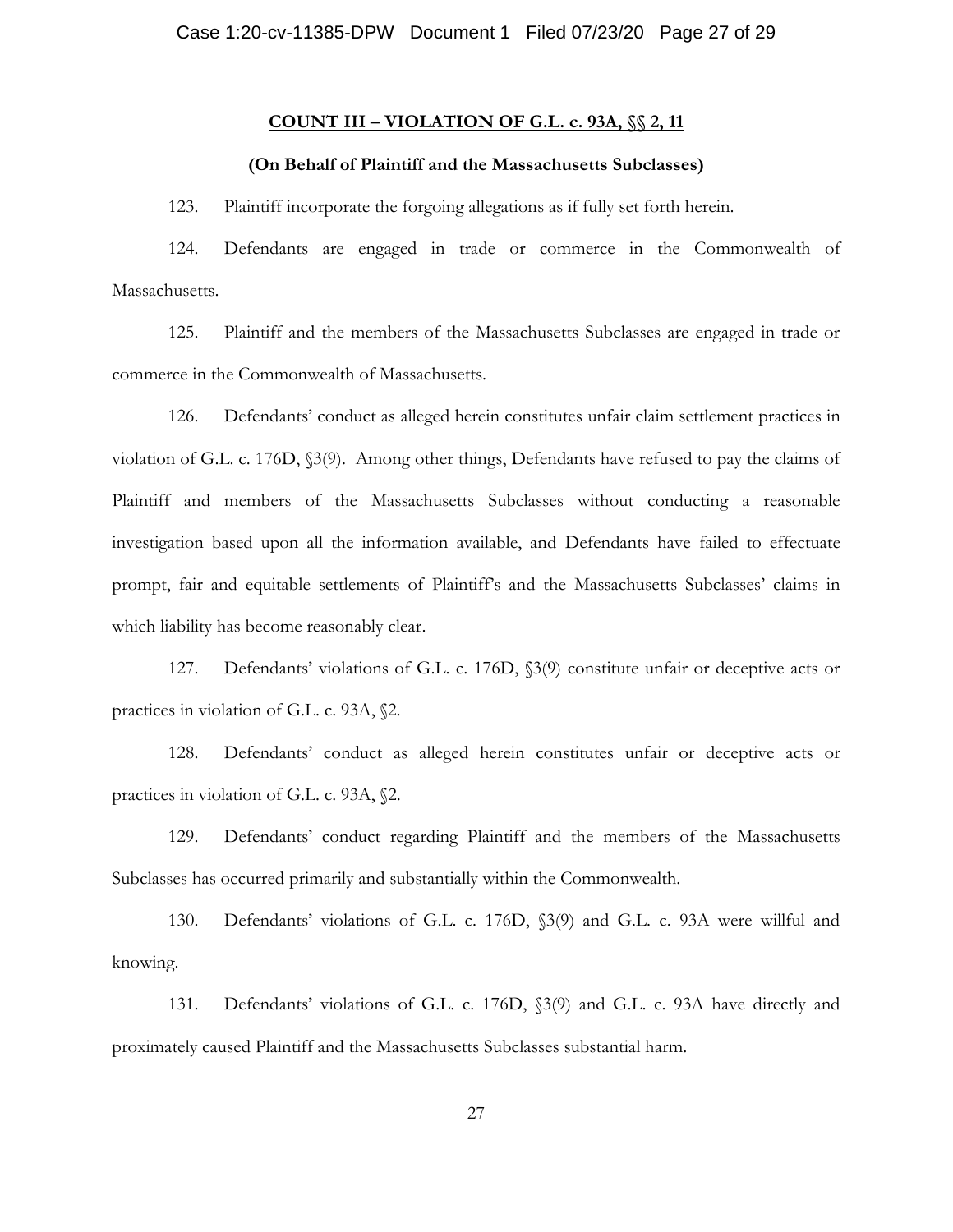## Case 1:20-cv-11385-DPW Document 1 Filed 07/23/20 Page 28 of 29

132. Defendants are liable to Plaintiff and the Massachusetts Subclasses, pursuant to G.L.

c. 93A, §11, for damages sustained by Plaintiff and the Massachusetts Subclasses due to Defendants' violations of G.L. c. 176D, §3(9) and G.L. c. 93A, §2.

133. Defendants are liable to Plaintiff and the Massachusetts Subclasses, pursuant to M.G.L. c. 93A, §11, for up to three times the damages sustained by Plaintiff and the Massachusetts Subclasses, in amounts to be proven at trial, in light of Defendants' knowing and willful violations of G.L. c. 176D, §3(9) and G.L. c. 93A, §2.

### **REQUEST FOR RELIEF**

Plaintiff respectfully requests that the Court enter judgment in its favor and against

Defendants as follows:

- a. Certifying the Classes pursuant to Fed. R. Civ. P. 23(a), 23(b)(1), 23(b)(2), 23(b)(3), and/or 23(c)(4), and appointing Plaintiff as class representative for the Classes;
- b. Finding that Defendants have breached Defendants' insurance policies by failing to pay Plaintiff's and the Classes' business interruption losses and extra expense claims;
- c. Declaring that Plaintiff and the members of the Classes are entitled to coverage under their insurance policies with Defendants and that no exclusions under the policies limit or bar coverage;
- d. Finding with respect to Plaintiff and the Massachusetts Subclasses that Defendants have violated G.L. c. 176D,  $\S3(9)$  and G.L. c. 93A,  $\S6$  2, 11, in connection with their unfair or deceptive acts or practices alleged herein;
- e. For Plaintiff and the Classes, an award of general and compensatory damages, restitution, and disgorgement, in an amount to be determined at trial;
- f. For Plaintiff and the Massachusetts Subclasses, an award of up to three times Plaintiff's and the members of the Massachusetts Subclasses' damages under G.L. c. 93A, §11;
- g. For costs of suit;
- h. For reasonable attorney's fees and expenses incurred in this action pursuant to statute or as otherwise recoverable;
- i. For an award of pre-judgment and post-judgment interest; and
- j. For such other relief as the Court may deem just and proper.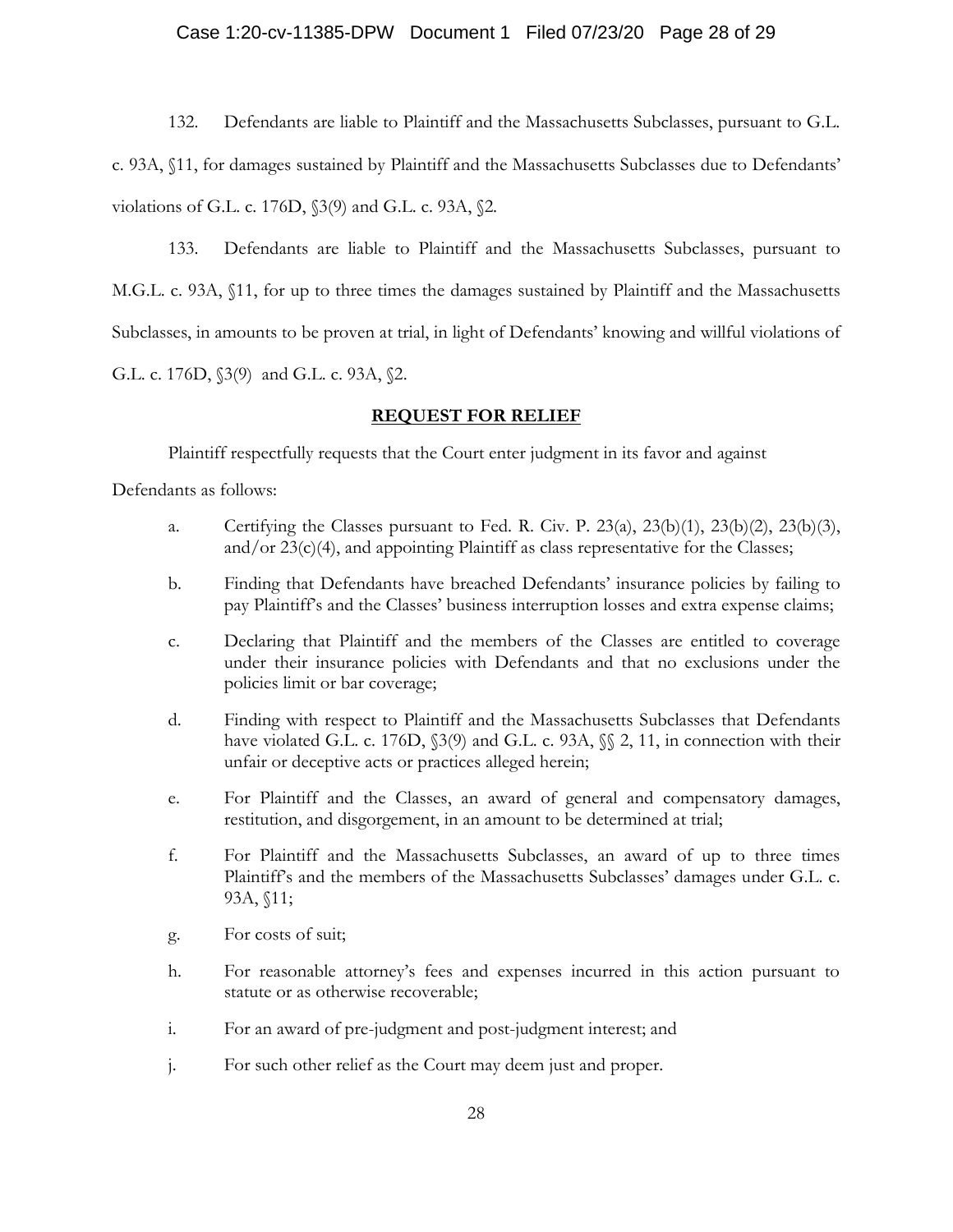## **JURY TRIAL DEMANDED**

Plaintiff demands a trial by jury on all claims so triable.

By its attorneys,

*/s/ Michelle H. Blauner*

Edward F. Haber (BBO #215620) Michelle H. Blauner (BBO #549049) Ian J. McLoughlin (BBO #647203) Adam M. Stewart (BBO #661090) Patrick J. Vallely (BBO #663866) SHAPIRO HABER & URMY LLP 2 Seaport Lane Boston, MA 02210 Telephone: (617) 439-3939 Facsimile: (617) 439-0134 ehaber@shulaw.com mblauner@shulaw.com imcloughlin@shulaw.com astewart@shulaw.com pvallely@shulaw.com

*Counsel for Plaintiff and the Classes*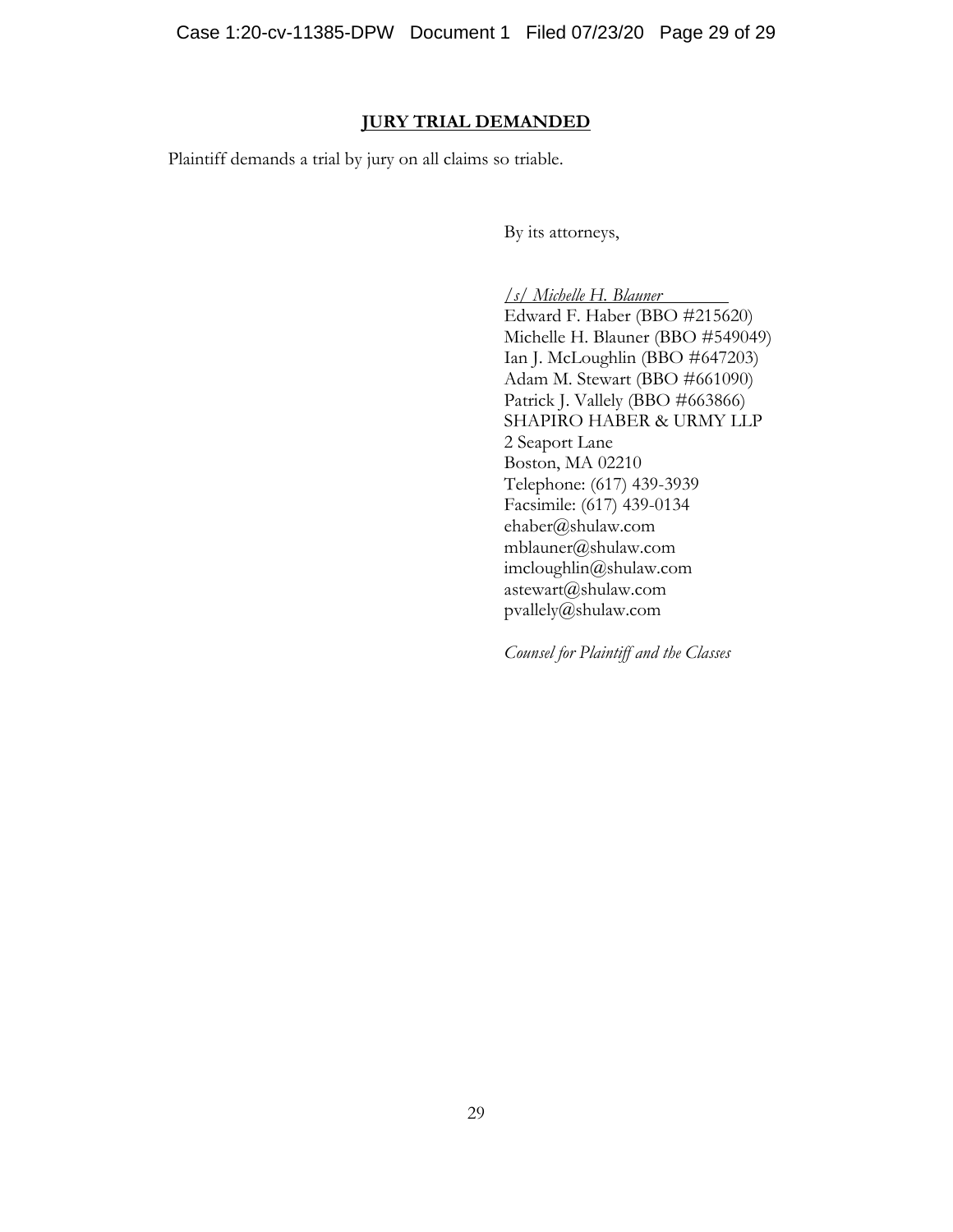# IS 44 (Rev. 06/17) **Case 1:20-cv-11385-<del>DPW</del>IL COUVER SHEE<sup>I</sup>F dd 07/23/20** Page 1 of 2

The JS 44 civil cover sheet and the information contained herein neither replace nor supplement the filing and service of pleadings or other papers as required by law, except as provided by local rules of court. This form,

| I. (a) PLAINTIFFS                                                               |                                                                                                                                                                                                                    |                                                        |                       | <b>DEFENDANTS</b>                                                                                                                              |                                                              |                                                                        |                                                                         |                                                  |             |  |
|---------------------------------------------------------------------------------|--------------------------------------------------------------------------------------------------------------------------------------------------------------------------------------------------------------------|--------------------------------------------------------|-----------------------|------------------------------------------------------------------------------------------------------------------------------------------------|--------------------------------------------------------------|------------------------------------------------------------------------|-------------------------------------------------------------------------|--------------------------------------------------|-------------|--|
| BAKED DAILY CORPORATION DBA PANIFICIO                                           |                                                                                                                                                                                                                    |                                                        |                       | THE HARTFORD FINANCIAL SERVICES GROUP, INC. and TWIN<br>CITY FIRE INSURANCE CO                                                                 |                                                              |                                                                        |                                                                         |                                                  |             |  |
| Suffolk, MA<br>(b) County of Residence of First Listed Plaintiff                |                                                                                                                                                                                                                    |                                                        |                       | Hartford, CT                                                                                                                                   |                                                              |                                                                        |                                                                         |                                                  |             |  |
|                                                                                 | (EXCEPT IN U.S. PLAINTIFF CASES)                                                                                                                                                                                   |                                                        |                       | County of Residence of First Listed Defendant<br>(IN U.S. PLAINTIFF CASES ONLY)                                                                |                                                              |                                                                        |                                                                         |                                                  |             |  |
|                                                                                 |                                                                                                                                                                                                                    |                                                        |                       | IN LAND CONDEMNATION CASES, USE THE LOCATION OF<br>NOTE:<br>THE TRACT OF LAND INVOLVED.                                                        |                                                              |                                                                        |                                                                         |                                                  |             |  |
| (c) Attorneys (Firm Name, Address, and Telephone Number)<br>Michelle H. Blauner |                                                                                                                                                                                                                    |                                                        |                       | Attorneys (If Known)                                                                                                                           |                                                              |                                                                        |                                                                         |                                                  |             |  |
| Shapiro Haber & Urmy LLP<br>Seaport East, 2 Seaport Lane, Boston, MA 02210      |                                                                                                                                                                                                                    |                                                        |                       |                                                                                                                                                |                                                              |                                                                        |                                                                         |                                                  |             |  |
| 617-439-3939                                                                    |                                                                                                                                                                                                                    |                                                        |                       |                                                                                                                                                |                                                              |                                                                        |                                                                         |                                                  |             |  |
| <b>II. BASIS OF JURISDICTION</b> (Place an "X" in One Box Only)                 |                                                                                                                                                                                                                    |                                                        |                       | <b>III. CITIZENSHIP OF PRINCIPAL PARTIES</b> (Place an "X" in One Box for Plaintiff                                                            |                                                              |                                                                        |                                                                         |                                                  |             |  |
| U.S. Government<br><b>3</b> Federal Question<br>$\Box$ 1                        |                                                                                                                                                                                                                    |                                                        |                       | (For Diversity Cases Only)                                                                                                                     | <b>DEF</b><br>PTF                                            |                                                                        | and One Box for Defendant)                                              | PTF                                              | <b>DEF</b>  |  |
| (U.S. Government Not a Party)<br>Plaintiff                                      |                                                                                                                                                                                                                    |                                                        | Citizen of This State | $\Box$ 1<br>$\Box$ 1                                                                                                                           | Incorporated or Principal Place<br>of Business In This State |                                                                        | $\mathbf{\times}$ 4                                                     | $\Box$ 4                                         |             |  |
| $\Box$ 2 U.S. Government<br>Defendant                                           | $\times 4$<br>Diversity<br>(Indicate Citizenship of Parties in Item III)                                                                                                                                           |                                                        |                       | <b>区</b> 5<br>Incorporated and Principal Place<br>$\Box$ 5<br>Citizen of Another State<br>$\Box$ 2<br>$\Box$ 2<br>of Business In Another State |                                                              |                                                                        |                                                                         |                                                  |             |  |
|                                                                                 |                                                                                                                                                                                                                    |                                                        |                       | Citizen or Subject of a<br>Foreign Country                                                                                                     | $\Box$ 3                                                     | $\Box$ 3 Foreign Nation                                                |                                                                         | $\Box$ 6                                         | $\square$ 6 |  |
| <b>IV. NATURE OF SUIT</b> (Place an "X" in One Box Only)<br><b>CONTRACT</b>     |                                                                                                                                                                                                                    | <b>TORTS</b>                                           |                       | <b>FORFEITURE/PENALTY</b>                                                                                                                      |                                                              | Click here for: Nature of Suit Code Descriptions.<br><b>BANKRUPTCY</b> |                                                                         | <b>OTHER STATUTES</b>                            |             |  |
| $\mathbf{\times}$ 110 Insurance                                                 | PERSONAL INJURY                                                                                                                                                                                                    | PERSONAL INJURY                                        |                       | □ 625 Drug Related Seizure                                                                                                                     |                                                              | 158 122 Appeal 28 USC 158                                              | 375 False Claims Act                                                    |                                                  |             |  |
| $\Box$ 120 Marine<br>$\Box$ 130 Miller Act                                      | $\Box$ 310 Airplane<br>□ 315 Airplane Product                                                                                                                                                                      | $\Box$ 365 Personal Injury -<br>Product Liability      |                       | of Property 21 USC 881<br>$\Box$ 690 Other                                                                                                     | $\Box$ 423 Withdrawal<br>28 USC 157                          |                                                                        | $\Box$ 376 Qui Tam (31 USC<br>3729(a)                                   |                                                  |             |  |
| $\Box$ 140 Negotiable Instrument<br>$\Box$ 150 Recovery of Overpayment          | Liability<br>$\Box$ 320 Assault, Libel &                                                                                                                                                                           | 367 Health Care/<br>Pharmaceutical                     |                       |                                                                                                                                                |                                                              | <b>PROPERTY RIGHTS</b>                                                 | 1 400 State Reapportionment<br>$\Box$ 410 Antitrust                     |                                                  |             |  |
| & Enforcement of Judgment<br>□ 151 Medicare Act                                 | Slander<br>□ 330 Federal Employers'                                                                                                                                                                                | Personal Injury<br><b>Product Liability</b>            |                       |                                                                                                                                                | $\Box$ 820 Copyrights<br>$\Box$ 830 Patent                   |                                                                        | $\Box$ 430 Banks and Banking<br>$\Box$ 450 Commerce                     |                                                  |             |  |
| $\Box$ 152 Recovery of Defaulted<br><b>Student Loans</b>                        | Liability<br>$\Box$ 340 Marine                                                                                                                                                                                     | 368 Asbestos Personal<br><b>Injury Product</b>         |                       |                                                                                                                                                | 335 Patent - Abbreviated<br>New Drug Application             |                                                                        | $\Box$ 460 Deportation<br>1 470 Racketeer Influenced and                |                                                  |             |  |
| (Excludes Veterans)                                                             | 345 Marine Product                                                                                                                                                                                                 | Liability                                              |                       | <b>LABOR</b>                                                                                                                                   | □ 840 Trademark                                              |                                                                        |                                                                         | <b>Corrupt Organizations</b>                     |             |  |
| $\Box$ 153 Recovery of Overpayment<br>of Veteran's Benefits                     | Liability<br>□ 350 Motor Vehicle                                                                                                                                                                                   | PERSONAL PROPERTY<br>370 Other Fraud                   |                       | 710 Fair Labor Standards                                                                                                                       | <b>SOCIAL SECURITY</b><br>$\Box$ 861 HIA (1395ff)            |                                                                        | 480 Consumer Credit<br>□ 490 Cable/Sat TV                               |                                                  |             |  |
| $\Box$ 160 Stockholders' Suits<br>190 Other Contract                            | □ 355 Motor Vehicle<br><b>Product Liability</b>                                                                                                                                                                    | $\Box$ 371 Truth in Lending<br>380 Other Personal      |                       | Act<br>$\Box$ 720 Labor/Management                                                                                                             | $\Box$ 862 Black Lung (923)                                  | $\Box$ 863 DIWC/DIWW (405(g))                                          | $\Box$ 850 Securities/Commodities/<br>Exchange                          |                                                  |             |  |
| 195 Contract Product Liability<br>$\Box$ 196 Franchise                          | 360 Other Personal<br>Injury                                                                                                                                                                                       | <b>Property Damage</b><br>385 Property Damage          |                       | Relations<br>740 Railway Labor Act                                                                                                             | $\Box$ 864 SSID Title XVI<br>$\Box$ 865 RSI (405(g))         |                                                                        | 1 890 Other Statutory Actions<br>□ 891 Agricultural Acts                |                                                  |             |  |
|                                                                                 | $\Box$ 362 Personal Injury -<br>Medical Malpractice                                                                                                                                                                | Product Liability                                      |                       | 751 Family and Medical<br>Leave Act                                                                                                            |                                                              |                                                                        | <b>1 893 Environmental Matters</b><br>$\Box$ 895 Freedom of Information |                                                  |             |  |
| <b>REAL PROPERTY</b>                                                            | <b>CIVIL RIGHTS</b>                                                                                                                                                                                                | <b>PRISONER PETITIONS</b>                              |                       | 790 Other Labor Litigation                                                                                                                     |                                                              | <b>FEDERAL TAX SUITS</b>                                               | Act                                                                     |                                                  |             |  |
| $\Box$ 210 Land Condemnation<br>$\Box$ 220 Foreclosure                          | $\Box$ 440 Other Civil Rights<br>$\Box$ 441 Voting                                                                                                                                                                 | <b>Habeas Corpus:</b><br>463 Alien Detainee            |                       | 791 Employee Retirement<br>Income Security Act                                                                                                 |                                                              | $\Box$ 870 Taxes (U.S. Plaintiff<br>or Defendant)                      | $\Box$ 896 Arbitration<br>□ 899 Administrative Procedure                |                                                  |             |  |
| $\Box$ 230 Rent Lease & Ejectment<br>$\Box$ 240 Torts to Land                   | $\Box$ 442 Employment<br>$\Box$ 510 Motions to Vacate<br>$\Box$ 443 Housing/<br>Sentence<br>Accommodations<br>$\Box$ 530 General<br>$\Box$ 445 Amer. w/Disabilities -<br>535 Death Penalty<br>Other:<br>Employment |                                                        |                       |                                                                                                                                                | □ 871 IRS-Third Party<br>26 USC 7609                         |                                                                        | Act/Review or Appeal of<br>Agency Decision                              |                                                  |             |  |
| 245 Tort Product Liability<br>290 All Other Real Property                       |                                                                                                                                                                                                                    |                                                        |                       | <b>IMMIGRATION</b>                                                                                                                             |                                                              |                                                                        | $\Box$ 950 Constitutionality of<br><b>State Statutes</b>                |                                                  |             |  |
|                                                                                 |                                                                                                                                                                                                                    |                                                        |                       | 1462 Naturalization Application                                                                                                                |                                                              |                                                                        |                                                                         |                                                  |             |  |
|                                                                                 | $\Box$ 446 Amer. w/Disabilities<br>Other                                                                                                                                                                           | $\Box$ 540 Mandamus & Other<br>$\Box$ 550 Civil Rights |                       | $\Box$ 465 Other Immigration<br>Actions                                                                                                        |                                                              |                                                                        |                                                                         |                                                  |             |  |
|                                                                                 | 448 Education                                                                                                                                                                                                      | 555 Prison Condition<br>560 Civil Detainee -           |                       |                                                                                                                                                |                                                              |                                                                        |                                                                         |                                                  |             |  |
|                                                                                 |                                                                                                                                                                                                                    | Conditions of<br>Confinement                           |                       |                                                                                                                                                |                                                              |                                                                        |                                                                         |                                                  |             |  |
| V. ORIGIN (Place an "X" in One Box Only)                                        |                                                                                                                                                                                                                    |                                                        |                       |                                                                                                                                                |                                                              |                                                                        |                                                                         |                                                  |             |  |
| $\mathbf{\overline{X}}$ 1 Original<br>Proceeding                                | $\Box$ 2 Removed from<br>$\Box$ 3<br><b>State Court</b>                                                                                                                                                            | Remanded from<br><b>Appellate Court</b>                |                       | $\Box$ 4 Reinstated or $\Box$ 5 Transferred from<br>Reopened<br>(specify)                                                                      | <b>Another District</b>                                      | $\Box$ 6 Multidistrict<br>Litigation -<br>Transfer                     |                                                                         | □ 8 Multidistrict<br>Litigation -<br>Direct File |             |  |
|                                                                                 |                                                                                                                                                                                                                    |                                                        |                       | Cite the U.S. Civil Statute under which you are filing (Do not cite jurisdictional statutes unless diversity):                                 |                                                              |                                                                        |                                                                         |                                                  |             |  |
| VI. CAUSE OF ACTION                                                             | 28 U.S.C. § 1332(d)<br>Brief description of cause:                                                                                                                                                                 |                                                        |                       |                                                                                                                                                |                                                              |                                                                        |                                                                         |                                                  |             |  |
|                                                                                 |                                                                                                                                                                                                                    |                                                        |                       | Breach of business interruption insurance policy contract/denial of coverage                                                                   |                                                              |                                                                        |                                                                         |                                                  |             |  |
| VII. REQUESTED IN<br><b>COMPLAINT:</b>                                          | ⊠<br>UNDER RULE 23, F.R.Cv.P.                                                                                                                                                                                      | CHECK IF THIS IS A CLASS ACTION                        |                       | <b>DEMAND</b> \$                                                                                                                               |                                                              | CHECK YES only if demanded in complaint:<br><b>JURY DEMAND:</b>        | $\boxtimes$ Yes                                                         | $\square$ No                                     |             |  |
| <b>IF ANY</b>                                                                   | VIII. RELATED CASE(S)<br>(See instructions):<br><b>JUDGE</b>                                                                                                                                                       |                                                        |                       |                                                                                                                                                | DOCKET NUMBER                                                |                                                                        |                                                                         |                                                  |             |  |
| <b>DATE</b>                                                                     | SIGNATURE OF ATTORNEY OF RECORD                                                                                                                                                                                    |                                                        |                       |                                                                                                                                                |                                                              |                                                                        |                                                                         |                                                  |             |  |
| 07/23/2020<br><b>FOR OFFICE USE ONLY</b>                                        | /s/ Michelle H. Blauner                                                                                                                                                                                            |                                                        |                       |                                                                                                                                                |                                                              |                                                                        |                                                                         |                                                  |             |  |
| <b>RECEIPT#</b>                                                                 | <b>JUDGE</b><br><b>AMOUNT</b><br><b>APPLYING IFP</b><br>MAG. JUDGE                                                                                                                                                 |                                                        |                       |                                                                                                                                                |                                                              |                                                                        |                                                                         |                                                  |             |  |
|                                                                                 |                                                                                                                                                                                                                    |                                                        |                       |                                                                                                                                                |                                                              |                                                                        |                                                                         |                                                  |             |  |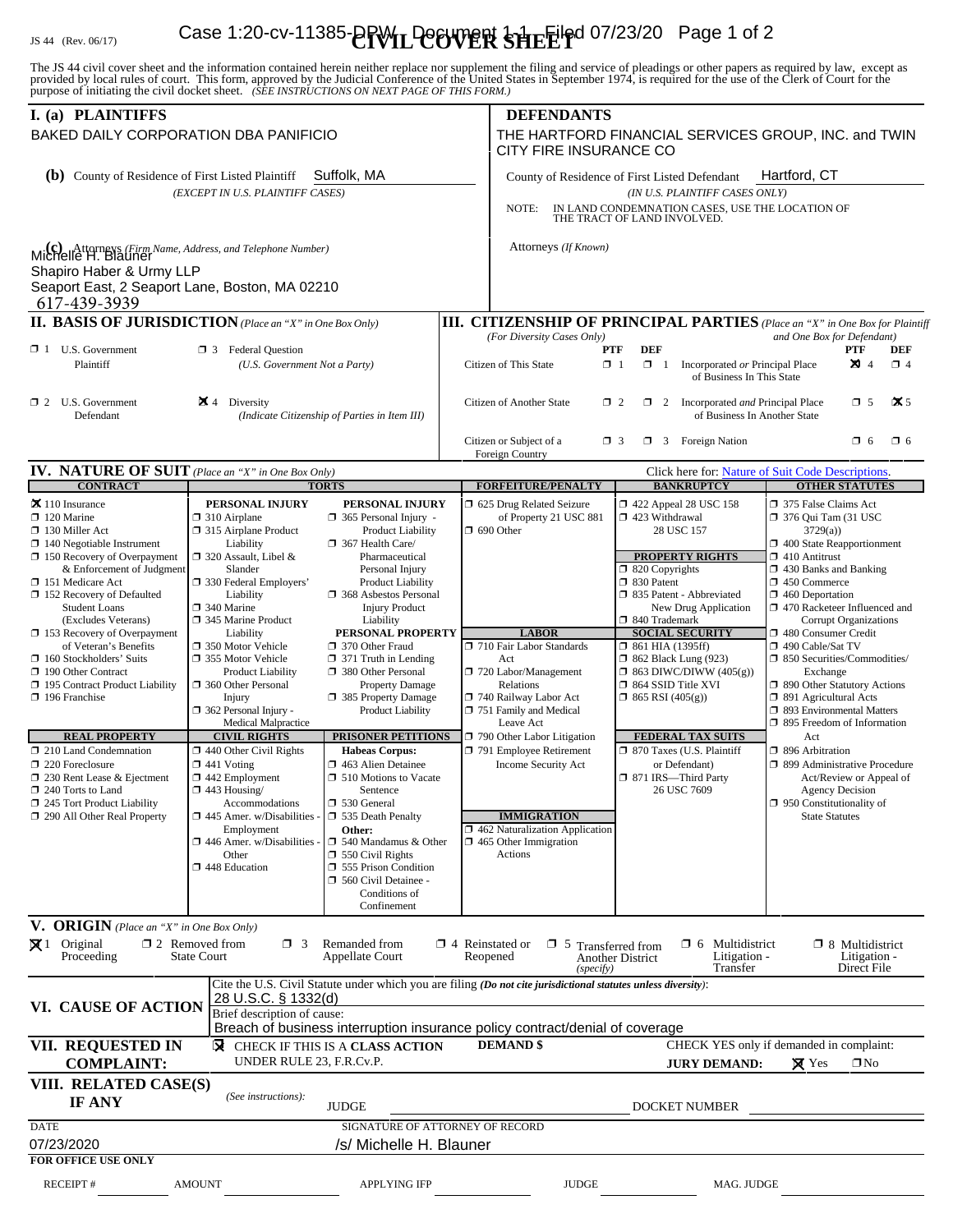## **INSTRUCTIONS FOR ATTORNEYS COMPLETING CIVIL COVER SHEET FORM JS 44**

Authority For Civil Cover Sheet

The JS 44 civil cover sheet and the information contained herein neither replaces nor supplements the filings and service of pleading or other papers as required by law, except as provided by local rules of court. This form, approved by the Judicial Conference of the United States in September 1974, is required for the use of the Clerk of Court for the purpose of initiating the civil docket sheet. Consequently, a civil cover sheet is submitted to the Clerk of Court for each civil complaint filed. The attorney filing a case should complete the form as follows:

- **I.(a)** Plaintiffs-Defendants. Enter names (last, first, middle initial) of plaintiff and defendant. If the plaintiff or defendant is a government agency, use only the full name or standard abbreviations. If the plaintiff or defendant is an official within a government agency, identify first the agency and then the official, giving both name and title.
- **(b) County of Residence.** For each civil case filed, except U.S. plaintiff cases, enter the name of the county where the first listed plaintiff resides at the time of filing. In U.S. plaintiff cases, enter the name of the county in which the first listed defendant resides at the time of filing. (NOTE: In land condemnation cases, the county of residence of the "defendant" is the location of the tract of land involved.)
- **(c) Attorneys.** Enter the firm name, address, telephone number, and attorney of record. If there are several attorneys, list them on an attachment, noting in this section "(see attachment)".

**II. Jurisdiction.** The basis of jurisdiction is set forth under Rule 8(a), F.R.Cv.P., which requires that jurisdictions be shown in pleadings. Place an "X" in one of the boxes. If there is more than one basis of jurisdiction, precedence is given in the order shown below.

United States plaintiff. (1) Jurisdiction based on 28 U.S.C. 1345 and 1348. Suits by agencies and officers of the United States are included here. United States defendant. (2) When the plaintiff is suing the United States, its officers or agencies, place an "X" in this box.

Federal question. (3) This refers to suits under 28 U.S.C. 1331, where jurisdiction arises under the Constitution of the United States, an amendment to the Constitution, an act of Congress or a treaty of the United States. In cases where the U.S. is a party, the U.S. plaintiff or defendant code takes precedence, and box 1 or 2 should be marked.

Diversity of citizenship. (4) This refers to suits under 28 U.S.C. 1332, where parties are citizens of different states. When Box 4 is checked, the citizenship of the different parties must be checked**.** (See Section III below**; NOTE: federal question actions take precedence over diversity cases.**)

- **III. Residence (citizenship) of Principal Parties.** This section of the JS 44 is to be completed if diversity of citizenship was indicated above. Mark this section for each principal party.
- **IV. Nature of Suit.** Place an "X" in the appropriate box. If there are multiple nature of suit codes associated with the case, pick the nature of suit code that is most applicable. Click here for: Nature of Suit Code Descriptions.
- **V. Origin.** Place an "X" in one of the seven boxes.

Original Proceedings. (1) Cases which originate in the United States district courts.

Removed from State Court. (2) Proceedings initiated in state courts may be removed to the district courts under Title 28 U.S.C., Section 1441. When the petition for removal is granted, check this box.

Remanded from Appellate Court. (3) Check this box for cases remanded to the district court for further action. Use the date of remand as the filing date.

Reinstated or Reopened. (4) Check this box for cases reinstated or reopened in the district court. Use the reopening date as the filing date. Transferred from Another District. (5) For cases transferred under Title 28 U.S.C. Section 1404(a). Do not use this for within district transfers or multidistrict litigation transfers.

Multidistrict Litigation – Transfer. (6) Check this box when a multidistrict case is transferred into the district under authority of Title 28 U.S.C. Section 1407.

Multidistrict Litigation – Direct File. (8) Check this box when a multidistrict case is filed in the same district as the Master MDL docket. **PLEASE NOTE THAT THERE IS NOT AN ORIGIN CODE 7.** Origin Code 7 was used for historical records and is no longer relevant due to changes in statue.

- **VI. Cause of Action.** Report the civil statute directly related to the cause of action and give a brief description of the cause. **Do not cite jurisdictional statutes unless diversity.** Example: U.S. Civil Statute: 47 USC 553 Brief Description: Unauthorized reception of cable service
- **VII. Requested in Complaint.** Class Action. Place an "X" in this box if you are filing a class action under Rule 23, F.R.Cv.P. Demand. In this space enter the actual dollar amount being demanded or indicate other demand, such as a preliminary injunction. Jury Demand. Check the appropriate box to indicate whether or not a jury is being demanded.
- **VIII. Related Cases.** This section of the JS 44 is used to reference related pending cases, if any. If there are related pending cases, insert the docket numbers and the corresponding judge names for such cases.

**Date and Attorney Signature.** Date and sign the civil cover sheet.